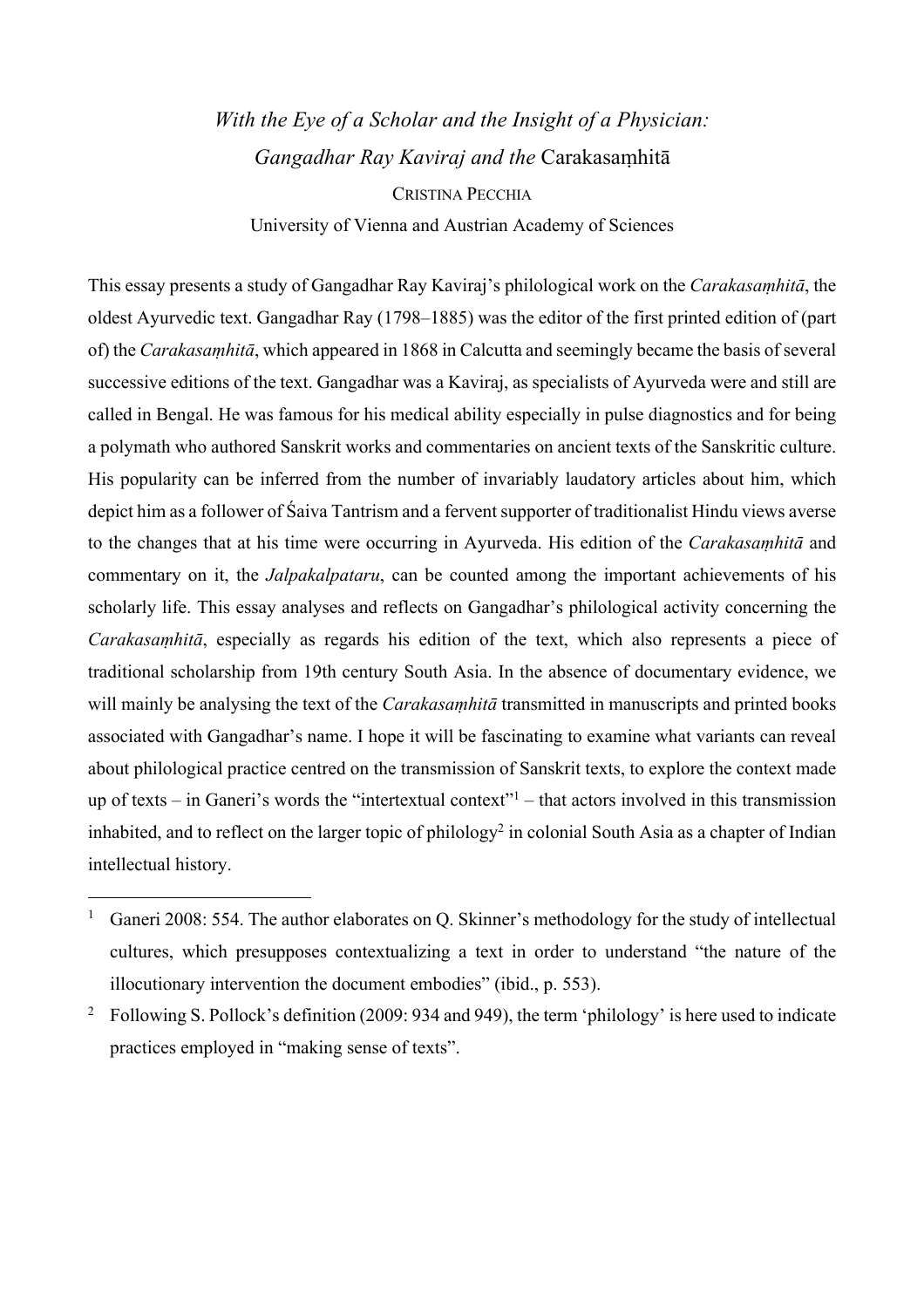# How to study Gangadhar's philological practice

## Remarks on the documents

In both pre-modern and modern South Asia, information on the philological practices followed when establishing and interpreting Sanskrit texts is notoriously scarce. Even more generally true, the record regarding intellectuals of Sanskritic culture is "a virtual blank" (Pollock 2008: 537). Historians of philology in South Asia have to look for evidence in the available texts themselves. The interpretative framework provided for texts in commentarial works, which is so typical of South Asian culture, can offer further important insights into commentators' philological attitudes. Indeed, an understanding of Gangadhar's philological activity can be gained through an examination of the *Jalpakalpataru* (henceforth JKT), his lengthy commentary on the *Carakasaṃhitā* (hereafter CaS). Moreover, the intertextual context that emerges by comparing different versions of a specific text can reveal contours of the philological practice behind a particular text version. However, in the case of Gangadhar's edition of the CaS, identifying terms of comparison for a reconstruction of this kind of intertextual context is not as straightforward as one might assume or wish.

## *Gangadhar's printed editions of the Carakasaṃhitā*

As regards the printed editions of the CaS, three such are linked to Gangadhar's name.<sup>3</sup> All of them comprise the CaS and Gangadhar's JKT. The first edition, which corresponds to the first appearance of the CaS in print, was published in samvat 1925 (1868/69 CE) by the Samvada Jnanaratnakara Press, based in Calcutta (hereafter  $C_{SI}$ ). It seems that this edition remained incomplete. Between saṃvat 1935 and 1937 (1878-1880 CE) Gangadhar's son, Dharanidhar Ray, republished (or perhaps to some extent continued to publish) both the CaS and the JKT at the Pramada Bhanjana Press in Saidabad (hereafter SPBh). Starting from 1908, Tryambakeshvar Ray, Gangadhar's grandson, published another edition in Saidabad and Calcutta at the Kanika Press and the Siddheshvar Machine Press, respectively. This edition, however, is a version of the text revised by three former students of Gangadhar, namely Dwarak Nath Sen, Rajendra Narayan Sen, and Yogindra Nath Sen. As such, it is not relevant to our investigation.

Neither the C<sub>SJ</sub> edition nor the S<sub>PBh</sub> edition available at the British Library (where I consulted them) contains the complete text of the CaS and JKT; therefore, neither can be considered the *editio princeps* of the entire CaS. Since, as usual at the time for voluminous works, both editions were published serially in fascicles, their incompleteness may be reflected in the similar incompleteness of

<sup>&</sup>lt;sup>3</sup> Pecchia 2022,  $\S$  2.1 and Appendix I.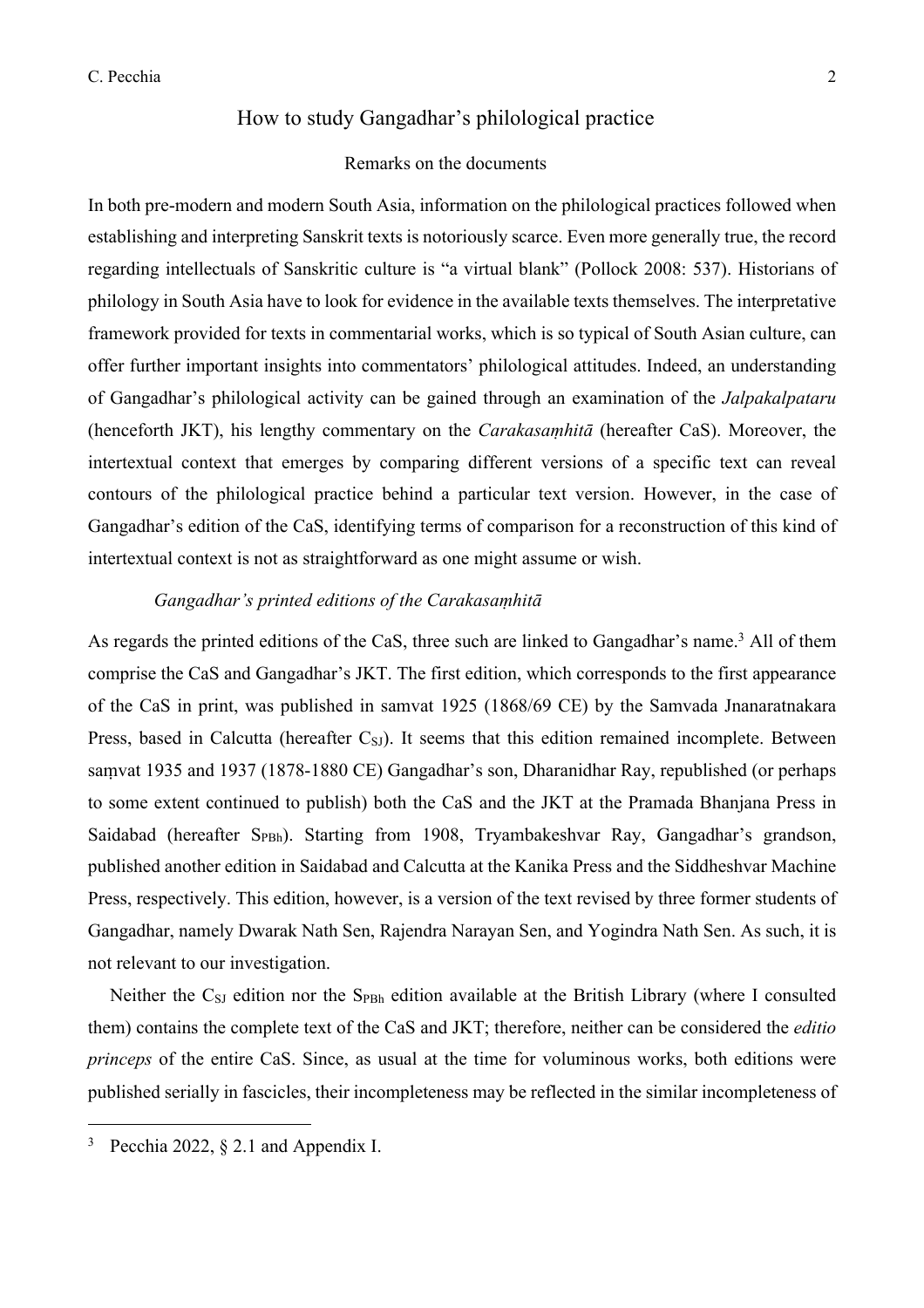the total number of fascicles preserved at the British Library vis-à-vis the actual extent of the published texts. As regards the section of the CaS called Vimānasthāna, from which the data analysed below are taken, it first appears in the  $S_{P Bh}$  edition, in a fascicle published in samvat 1935. This date probably corresponds to 1879 CE, because the June 1879 issue of the *Records in the Bengal Library* (p. 56, No. 12) refers to the publication of fascicles that seem to cover the chapter preceding the Vimānasthāna, namely the Nidānasthāna. As things now stand, it can be assumed that the SPBh publication of the Vimānasthāna faithfully reproduces Gangadhar's edition of the text, either as the first printed version or as a reproduction of the previous version in  $C_{\rm SI}$ . This assumption entails another assumption, namely that the staff of the second publishing house did not insert changes, whether intentional or not, into the  $S_{P Bh}$  edition – changes that in the absence of documentary evidence remain invisible.<sup>4</sup> It is with these caveats in mind that we treat the Vimānasthāna in  $S_{PBh}$  as the first printed version of Gangadhar's edition of the section.

#### *Manuscripts*

The witnesses that chronologically precede Gangadhar's edition of the Vimānasthāna are in principle all fifty-three manuscripts that, to date, contain this text. An analysis of the manuscripts and the collated variants<sup>5</sup> has shown that, first, Gangadhar himself partially copied the manuscript Varanasi, Sarasvati Bhavan Library, cat. no. 108824 (hereafter V2); more particularly, he copied the Nidānasthāna and Vimānasthāna, as stated in the respective colophons to both, and completed the task in 1839. Second, the text of V2 mainly agrees with the text of a group of manuscripts preserved in repositories located in the north-eastern region of South Asia.<sup>6</sup> Third, there are manuscripts belonging to a period later than the 1868 or 1879 printed editions. Since their texts do not seem to attest the influence of any different earlier version of the CaS, their readings appear to have no added relevance beyond the sources that Gangadhar possibly used for his edition.

The first point, namely that one of the manuscripts was partially copied by Gangadhar, is especially relevant to our study. It shows that printed editions are not the only witnesses of Gangadhar's editorial activity devoted to the CaS. Manuscript V2 indeed opens up the question of the scope of the phrase "Gangadhar's edition of the CaS". Since the Vimānasthāna attested in V2 is not a derivative copy of

<sup>4</sup> Pecchia 2015: 90-2 examines the case of the printed editions of Dharmakīrti's *Pramāṇavārttika* together with Manorathanandin's commentary.

<sup>&</sup>lt;sup>5</sup> The data were collected in the FWF projects "Philosophy and Medicine in Early Classical India" I-III (2006-2012). For an overview of the manuscripts see Pecchia 2009 and 2010: 136-7.

<sup>6</sup> See the *stemma codicum* of CaS, Vimānasthāna 8 in Maas 2010: 65.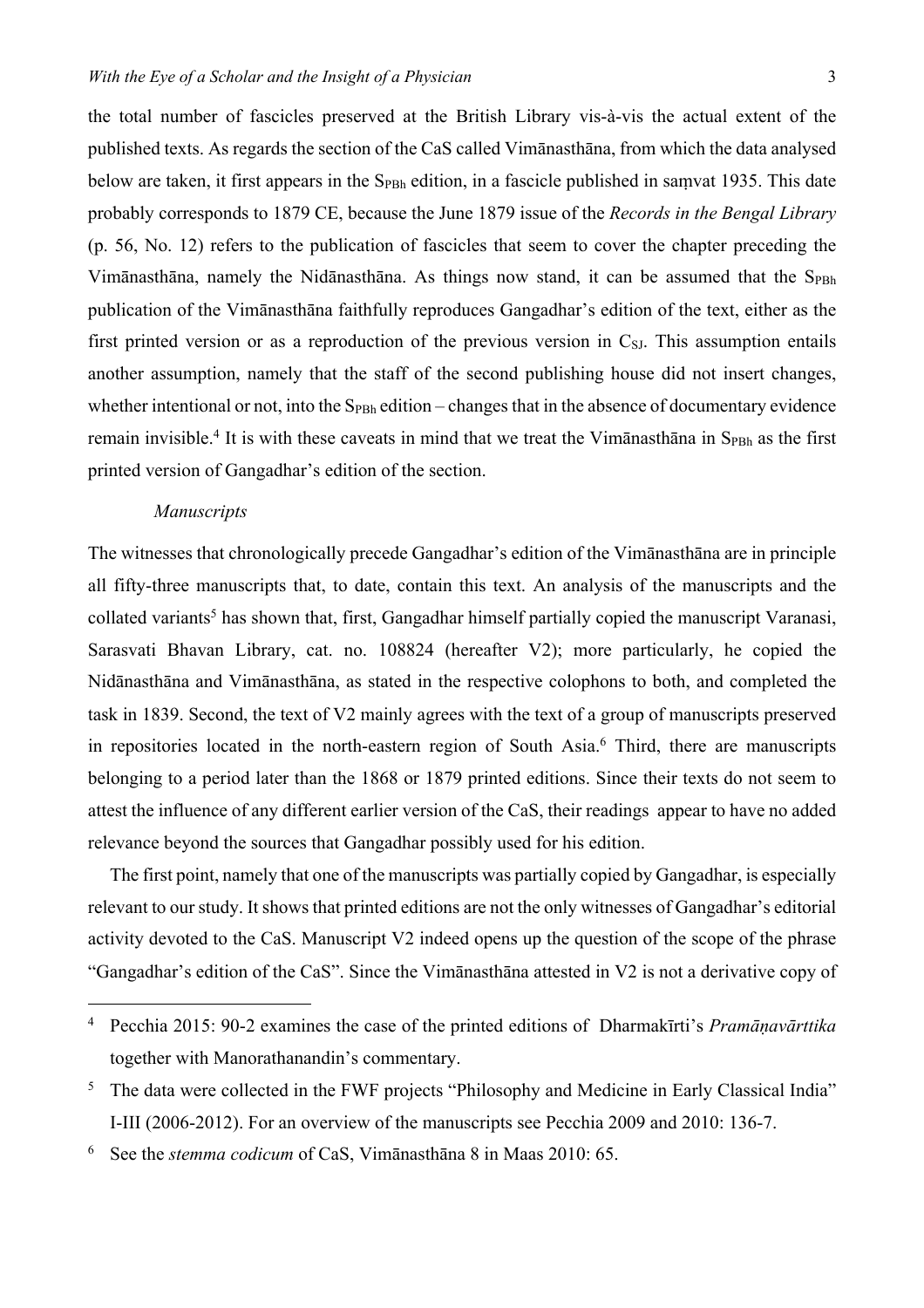any extant witness and was written in 1839 (thus long before the printed publication of Gangadhar's CaS), it should be considered Gangadhar's first edition of part of the CaS. The second point, namely that the text of V2 mainly agrees with a specific group of manuscripts, shows that Gangadhar's CaS was by and large the version that circulated in the region where he lived, and he did not use or even know other versions. The third point, namely the existence of manuscripts that were copied later than CSJ or SPBh editions, exemplifies the well-known fluid boundaries between the production of manuscripts and that of printed books especially right after the diffusion of print technology,<sup>7</sup> which in South Asia occurred starting in the late 18th century and continuing on into the 19th century. Among these late manuscripts, the copy kept in Varanasi, Sarasvati Bhavan Library, cat. no. 108685 (= V3), in Bengali script, agrees even in minute details with Gangadhar's first edition, namely V2, and seems to closely follow the CaS as recorded in the JKT. It was copied in 1875/1876 CE, thus after the first Calcutta edition, but before the Saidabad edition. The undated manuscript from Mysore, Oriental Research Institute 902 (= Mys), in Kannada script, presents readings that are only attested in printed editions, Gangadhar's edition being the oldest one among them. It seems safe to say that the Mys readings directly or indirectly derive from Gangadhar's printed editions. Therefore, we do not need to take into account V3 and Mys when assessing Gangadhar's philology.

## Remarks on the methodology

One way to assess the modalities of Gangadhar's philological practice is to analyse innovations in his edition of the CaS. In view of the features of the documents described so far, we will examine readings attested in V2 and S<sub>PBh</sub> or in one of the two, but lacking in all other witnesses that chronologically precede them. Since both V2 and S<sub>PBh</sub> are Gangadhar's editions, we also need to discern commonalities and differences between the two text versions. Therefore, we have a set of data (A) that displays agreements in innovation<sup>8</sup> between  $V2$  and  $S_{P Bh}$ , and another set of data (B) shows all

<sup>&</sup>lt;sup>7</sup> Bühler 1960 first examined the overlapping technologies of the written in Europe even two centuries after the advent of print.

<sup>&</sup>lt;sup>8</sup> They "characterize a specific constellation of manuscripts by being present in them and at the same time lacking in all the other manuscripts" and indicate variant readings "from the perspective of any point of the textual tradition" (Pecchia 2010: 128 and n. 33), with no reference to diachronic features that the word "innovation" might suggest.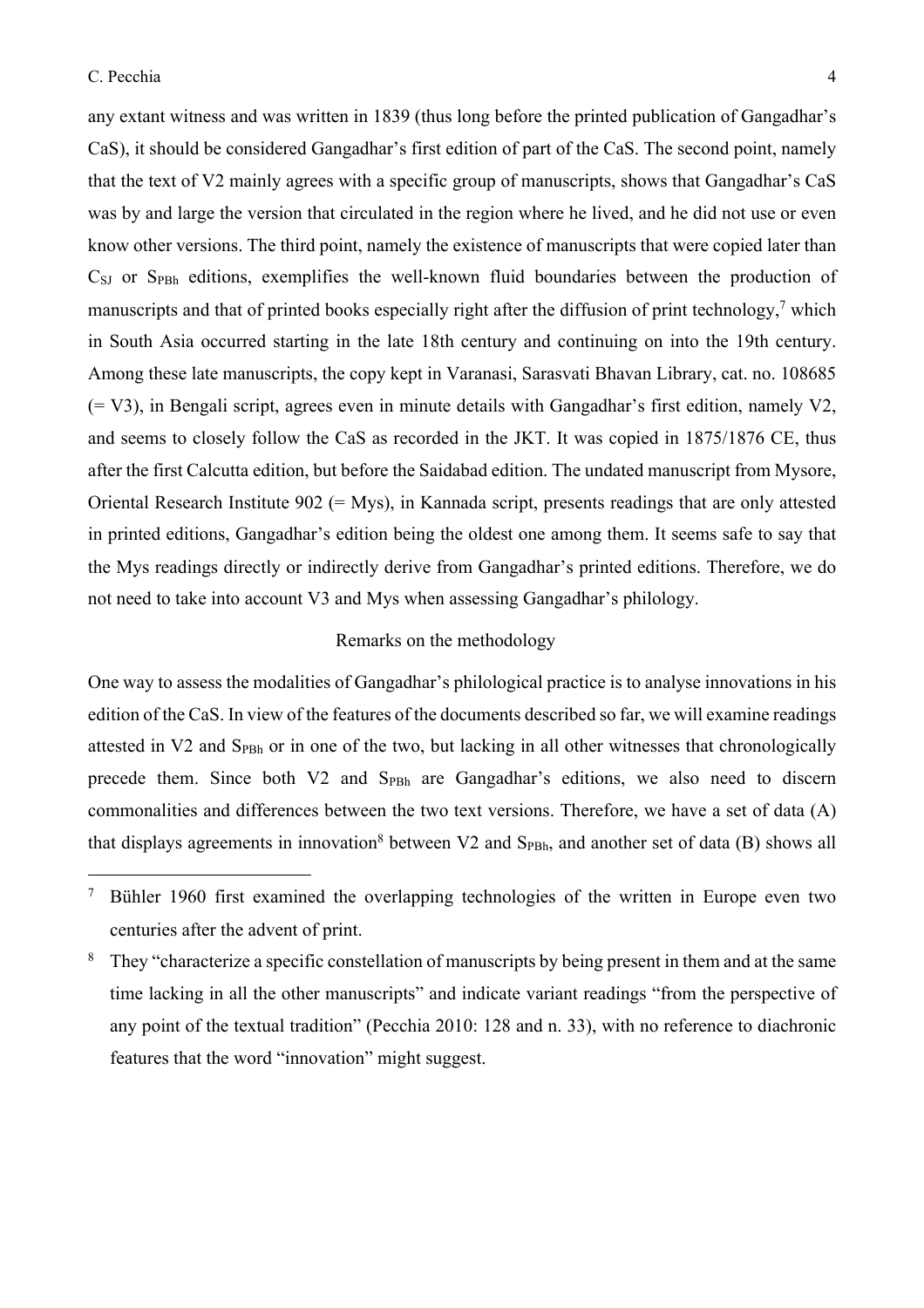innovations in S<sub>PBh</sub>. The two sets corresponds to two segments<sup>9</sup> of CaS, Vimānasthāna chapter 8 (= Vimāna 8); reference is made to the numeration of paragraphs according to Trikamji's edition from 1941. Segment A is Vimāna 8.1-15, which is made up of approximately 900 words and presents 12 cases of agreements in innovation. It is about choosing a medical career and medical education; it explains rules and attitudes of a teacher of Ayurveda, the ritual initiation of a student of Ayurveda, and forms of debate, all of which are aspects of the medical practice and, as such, of medical education. Segment B is Vimāna 8.25-66, which consists of approximately 1,665 words and displays 43 innovations. It delivers a compact treatment of the *vādamārga*, or 'course of disputation', where the forty-four technical terms (*pada*s) concerning the procedures of a formal disputation (*vāda*) are explained.10

Innovations in  $V_2$  and  $S_{P}_B$  can in principle be considered "Gangadhar's innovations", and, as such, readings that convey information about his understanding of the text and his philological activity. As a heuristic tool, the label "Gangadhar's innovations" can be applied during the analysis of variant readings in his editions. However, such innovations do not necessarily attach to him personally, inasmuch as they may reflect not only (a) Gangadhar's personal reading of the text, but also (b) written sources that were accessible to him and are no longer available, or (c) an oral tradition in which Gangadhar was a living link and that is not attested otherwise. Moreover, innovations in the SPBh printed edition may for their part display (d) interventions of the publisher or persons linked to him, which is an important, if totally undocumented, additional source.

As observed many years ago by L. Rocher (1994: 3f.), the question of oral transmission *versus* written transmission in South Asia is quite complex, the factors at work being "different for different branches of the extensive literary legacy of classical India." In the case of Ayurveda, aspects of traditional education and the related transmission of texts<sup>11</sup> make it probable that the impact of oral sources on a text's transmission was as determinant as the impact of personal interpretation.

<sup>&</sup>lt;sup>9</sup> The term "segment" is here adopted in the meaning suggested by Jean-Michel Adam of "textual" blocks that result from the cutting of discursive material and can be immediately perceived through vision and reading" (Bretelle-Establet and Schmitt 2018: 7).

<sup>&</sup>lt;sup>10</sup> Vidyabhushan 1921: 31-35. Preisendanz 2013 analyses Vidyabhushan's assessment of this section in the history of Indian philosophy (pp. 69-73, 76-78, and 122) and offers a detailed analysis of Vidyabhusan's view. Pecchia 2021 discusses the history of the transmission of the section as displayed by its text divisions.

<sup>&</sup>lt;sup>11</sup> See, for example, Scharfe 2002: 258-262 (and more generally Chapters 2, 12, and 14-15), and Cerulli 2018.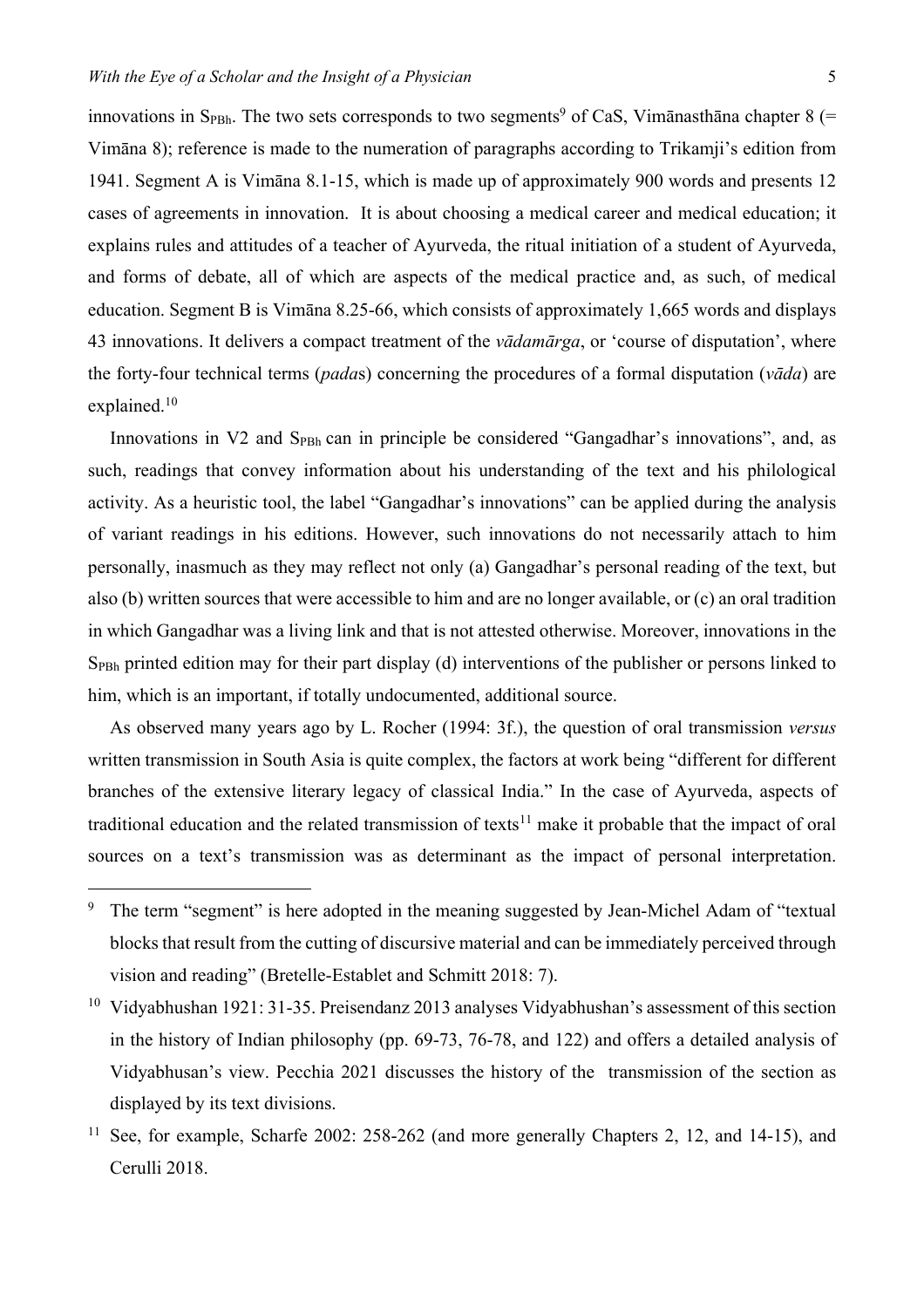Gangadhar's personal interpretations of the text may be more clearly visible in his JKT, a commentary, that is, a genre that traditionally offered legitimate space for expressing one's own understanding and knowledge of a text. In view of this, the test of Gangadhar's reading of the CaS requires first comparing his edition with his commentary, and secondly both of them with other attested versions of the CaS. With regard to the S<sub>PBh</sub> text, we need to further specify that Gangadhar edited it much later than V2; therefore, "the personal" corresponds to Gangadhar's understanding of the text after his life-long engagement with it, which was made even more intense by his composition of a vast commentary on it.

## What variants reveal

We now turn to analysing the data in order to focus on innovations in Gangadhar's editions. The record shows innovations that consist in:

- (a) simplification of expression
- (b) addition of words
- (c) specific lexical choices
- (d) grammatical changes
- (e) interpretative semantic choices, here including the textual sequence

In general, these readings seemingly aim to provide the text with a suitable style and to facilitate a comprehension of the assumed meaning through clarification and simplification of certain expressions. Innovations of type (**d**) and (**e**) represent a more significant interpretative act and, unlike the other types of readings, generate a different meaning of the passage in question. A simplification of the text is obtained by eliminating a connecting word, namely *ca* and *tatra*, or a structuring element as *iti* (type **a**). Furthermore, single words that were presumably considered redundant have been eliminated (e.g. SPBh reads *santy upāyāḥ* instead of *santi siddhyupāyāḥ*). Among the readings of type (**b**), the additions seem to reflect the editor's wish to bring clarity to the structure of the text. Semantic clarity by contrast motivated readings of type (**c**), as in the case of *vikārāṇām* added to *sādhyānām* in V2, which was changed into *vyādhīnām* in S<sub>PBh</sub>. Individual lexical choices such as *avagamya* vs. *adhigamya* and °*dākṣiṇyopapannam* vs. °*prādakṣiṇyopapannam* may reflect the editor's expectations about the text or simply his taste. The same may be true of the list of beings to whom one should pay homage, which Gangadhar must have considered incomplete because V2 additionally has the term *ṛṣi* (type **b**). The reading *atyantam* vs. *atyartham* may reflect expectations of the editor's times or derive from an individual interpretation of the *akṣara* "*rtha*" (possibly blurred in the available exemplar). All cases in segment B in principle indicate similar types of changes, but the agency may be different. For, in being at variance with readings in V2, innovations in S<sub>PBh</sub> such as *upamānam* vs.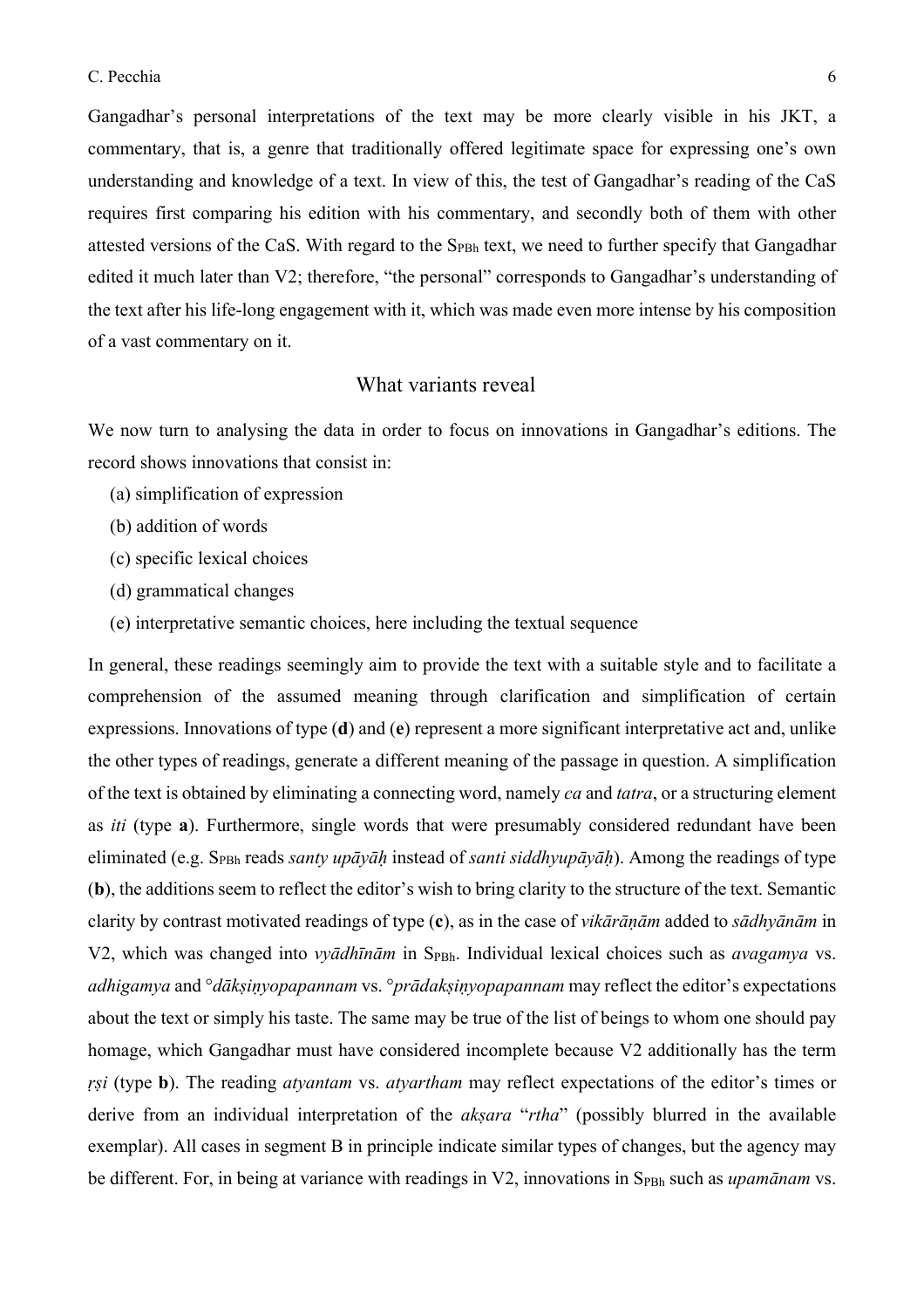*aupamyam*, *sambhave* vs. *sadbhāve* or *maryādā* vs. *mārga* may indicate how not only an older Gangadhar but also the publisher adopted the text.

A special type of interpretative choice concerns the sequence of some text segments which in  $S_{\text{PBh}}$ , while sometimes in agreement with V2, is at odds with the sequence in previous attested versions. This difference by no means always consists in mere transpositions of text from one place to another. In one case, the transposed text exhibits further changes: V2 and S<sub>PBh</sub> agree on an altered text sequence and on the innovation *ca* vs. *ceti*, which precedes the passage. However, they differ as regards the rest of the text because they respectively read *etāni hy antarena na prakrto* and *naitāni vinā prakrto*. In another passage, as noted by E. Prets (2010: 69f. and 75f.), the manuscript witnesses have the explanation of *dṛṣṭānta* ('generally acknowledged matters') between the segments on *uttara* and *siddhānta* ('reply' and 'fixed position', Vimāna 8.36-37). By contrast, S<sub>PBh</sub> has it between the segments on *hetu* and *upanaya* ('statement of proof' and 'application', Vimāna 8.33 and 35). The position of the segment on *dṛṣṭānta* between the segments on *hetu* and *upanaya* recalls the position of *udāharaṇa* ('exemplification') in the *Nyāyasūtra* and *Nyāyabhāṣya*, <sup>12</sup> and may hint at an editorial attempt to have this sequence of topics in the CaS agreeing with the classical Nyāya order.

Another case in point concerns the order of textual segments that illustrate epistemological technical terms. The sequence of *śabda*, *pratyakṣa*, *anumāna*, *aitihya*, and *aupamya* (i.e. verbal testimony, sense perception, inference, oral tradition, and analogy), which corresponds to Vimāna 8.38-42 in Trikamji's edition,<sup>13</sup> is attested in V2, V3, and the manuscript from Cambridge, Trinity College Library, R 15.85 (= Ca).<sup>14</sup> However, all other manuscripts of the CaS record these segments according to another order, namely *śabda*, *pratyakṣa*, *aupamya*, *aitihya*, and *anumāna*, which is peculiar of the CaS and is not attested in any other classical *śāstra*s.15 It is thus plausible that Gangadhar along with the editors of Ca and V3 wished to harmonize epistemological contents of the CaS with the ancient Indian philosophical discourse, especially as represented by the classical Nyāya tradition. Indeed, except for *śabda*, a sequence of terms similar to that in Ca, V2 and V3 is found in Vimāna 8.33, where the causes (*hetu*s) that constitute the sources of knowledge are listed. This list echoes *Nyāyasūtra* I.1.3, where the means of valid cognition are "*pratyakṣānumānopamānaśabdāḥ*".

<sup>15</sup> Prets 2010: 69f. and 75f.

<sup>12</sup> See Preisendanz 2013: 86-90.

<sup>13</sup> See Kang 2007 and Preisendanz 2013: 81f. and 106-123.

<sup>14</sup> At the end of the passage concerning *anumāna*, the manuscripts V2, V3, and My read *grahaṇenety*. Ca instead reads *grahaṇenendriyāṇīty*, in agreement with the rest of the manuscript evidence.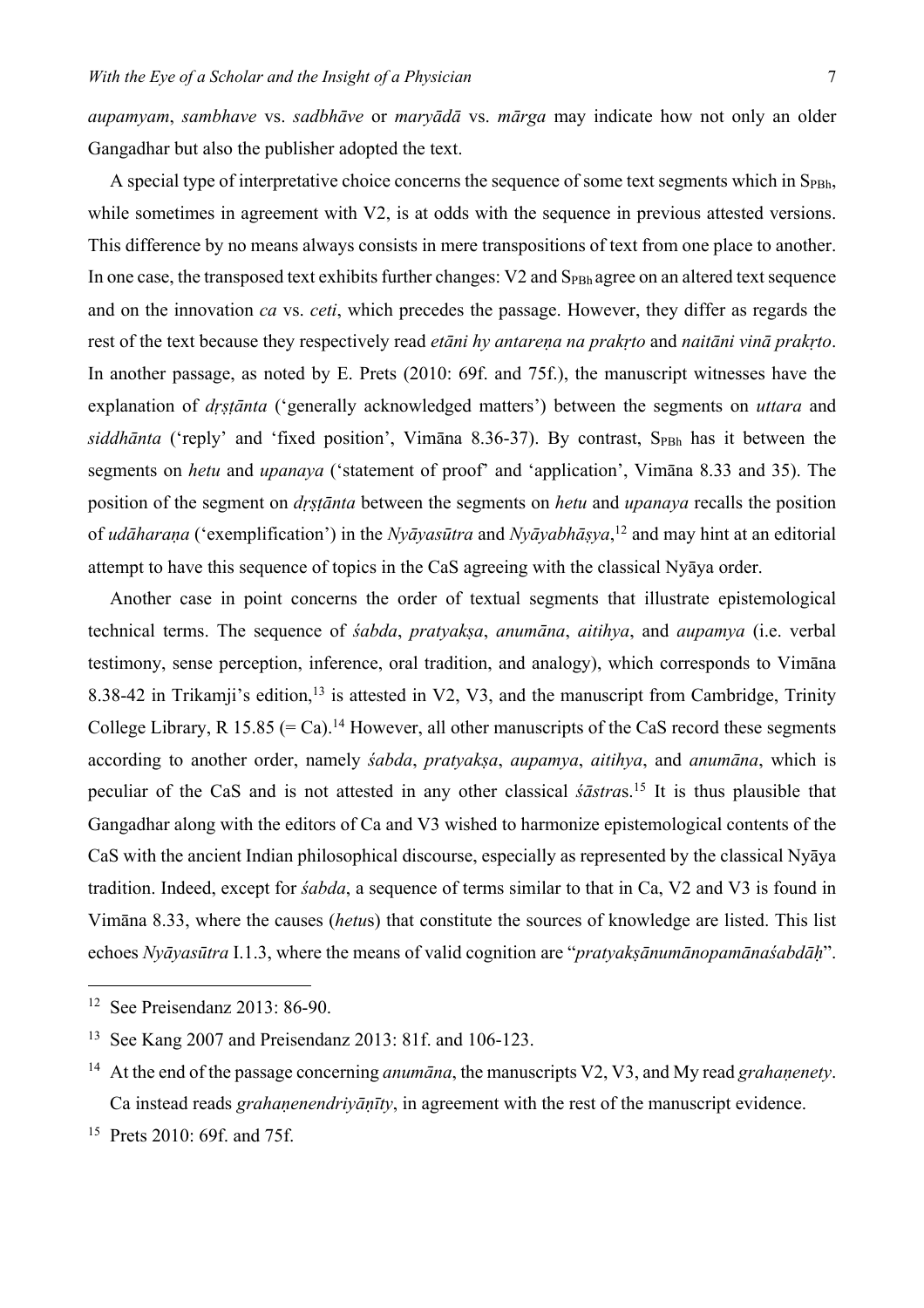Gangadhar's SPBh seems to reinforce the resemblance between the CaS and the *Nyāyasūtra* by changing *aupamya* to *upamāna*.

#### *Numerals*

A peculiarity that characterizes most of the early printed editions in South Asia is the text layout, with text division as one of the important tools adopted by printer-publishers. Numerals that mark textual divisions within the main body of the text do appear in Indic manuscripts from early periods, but they are conspicuously absent in the manuscripts bearing the CaS. Therefore, it is all the more notable that V2 as well as V3, Ca and My display sequential numerals in the section on *vādamārga*. The oldest manuscript is definitely Ca (ca. 1780). It should also be noted that since Ca is in Bengali script, it was very likely produced in the same region as V2 and V3. Considering that, in general, the numbering of textual divisions makes the text more easily accessible to readers, a concern for clarity<sup>16</sup> may have prompted Gangadhar to adopt numerals in the *vādamārga* section reproduced in V2, after the examples offered by manuscript books (of which Ca is one such) and printed books that circulated in Bengal during his time. With regard to his printed edition of the CaS, which includes the JKT, numerals are not limited to the *vādamārga* section, but run throughout the entire book, with each page displaying short segments of the two texts one after the other and closed by a sequential numeral. It should be noted that this massive text segmentation and numeration may not be due to Gangadhar himself but to the publisher.

## An instance of cautious philology

CaS Vimāna 8.15 illustrates a debate among expert physicians – a professional debate, that is. The final part of this segment reads as follows in Trikamji's edition:

*aśrutam api ca kaṃcid arthaṃ śrotraviṣayam āpādayati, yac cācāryaḥ śiṣyāya śuśrūṣave prasannaḥ krameṇopadiśati guhyābhimatam arthajātaṃ tat paraspareṇa saha jalpan piṇḍena vijigīṣur āha saṃharṣāt* (CaS, Vimāna 8.15)

Also, it [i.e. a professional debate] enables one to listen to certain subject matter not heard/learnt before – even the sort of matters regarded as secret that a well-disposed teacher gradually explains to a student desirous to learn; in one's excitement, one who is desirous of victory articulates [them] in a nutshell while disputing with another.

<sup>&</sup>lt;sup>16</sup> See Dionísio 2005: 94 with regard to text divisions as auxiliary devices connected with "the rhetorical ideal of *claritas*" in the case of the 15th century humanist Alfonso de Cartagena's translations of Latin texts into Castilian.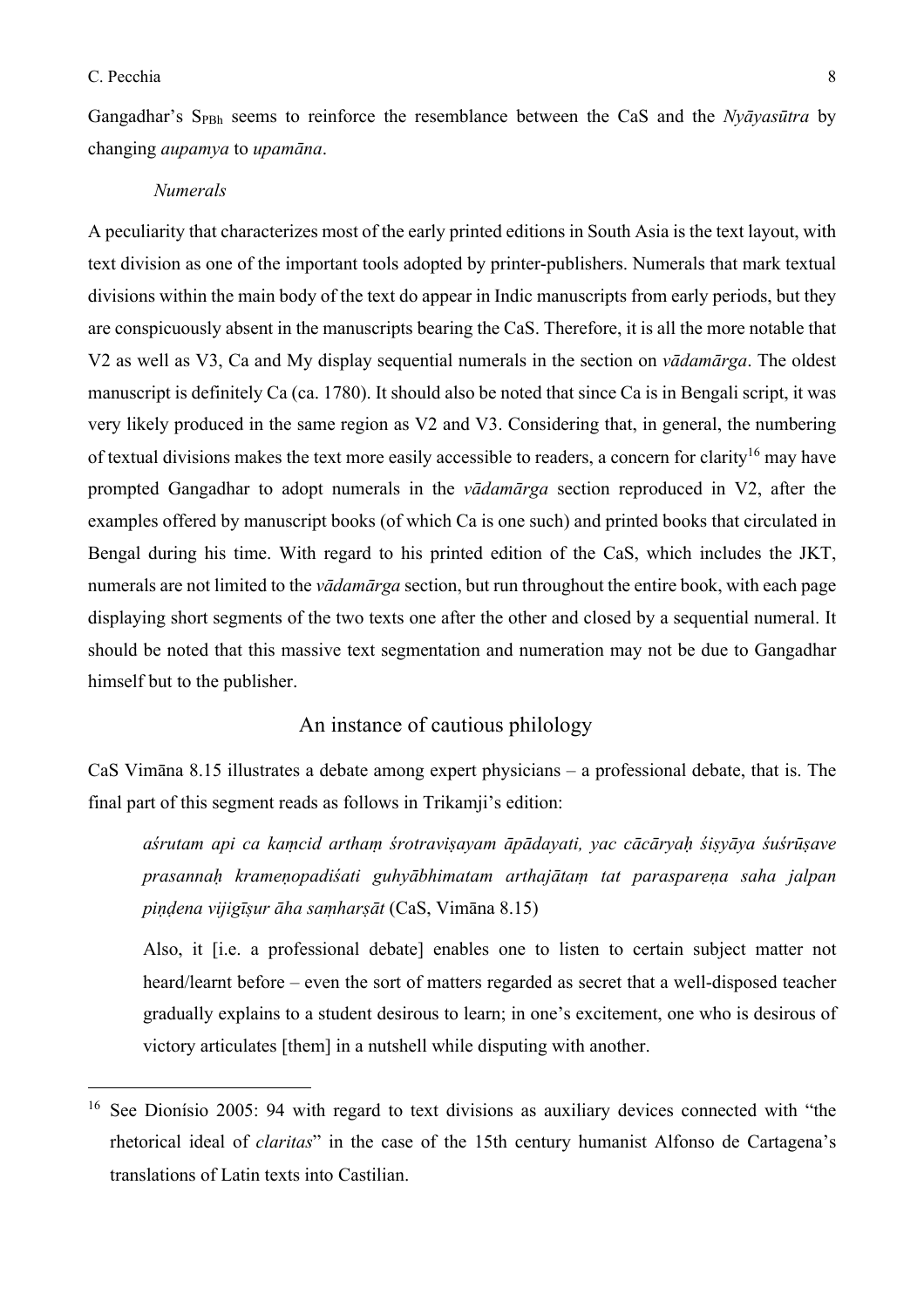This passage contains some important indications about how Ayurvedic knowledge was transmitted. As Gangadhar explains in his commentary, *aśrutam* means *gurumukhād aśrutam*, <sup>17</sup> 'what was not heard/learnt from the mouth of the teacher' – which refers to content specifically taught by a teacher and to the oral nature of its transmission. The following sentence (*yac cācāryaḥ* etc.) illustrates the special value of those not-yet-learnt teachings. The conjuction *ca* here announces a specification and adds emphasis to what is going to be said (that is why I have rendered it with an emphatic 'even'). Far from ordinary content, such teachings reveal secret matters (*guhyābhimatam*), which in modern terms we might call a teacher's "know-how" and "intellectual property".18 As the text suggests, such content was imparted to students within a teaching setting and was not supposed to be shared with the rest of the community. In fact, it was only taught to special students by teachers who were favourably disposed to them, who had adequate pedagogical skills, and who could explain special matter at hand step by step (*kramena*). Thus what was transmitted corresponded to a special expertise that a physician inherited from his teacher and that, to go beyond the text's actual words, probably represented a distinct trademark, as it were, both within the Ayurvedic community and when competing for patients. Driven by the desire to win a debate, a debater might even briefly reveal secret matters of the kind that one slowly imbibes while sitting in front of the teacher. That the competitor of the 'one who is desirous of victory' (*vijigīṣur*) may have been another physician engaged in debate is supported by some manuscripts which add *bhiṣag*. <sup>19</sup> Other modern translations, though, make of the 'one who is desirous of victory' a teacher.<sup>20</sup> However, this insertion of a scene with teachers and disciples would shift the focus away from what I believe to be more likely a specific debate setting involving one's peers wherein the pact between teacher and student no longer applies. Specialized knowledge received through a teacher's instruction comes with the proviso of its nonshareability outside the circle of students. It is this knowledge that gives the professional an advantage over his colleagues in a professional context. The passage shows how the professional setting and the educational one stand in stark contrast to one another as regards the management of knowledge: one's

<sup>&</sup>lt;sup>17</sup> JKT III: 1556.12.

<sup>&</sup>lt;sup>18</sup> S. Vidyabhusan's rendering "precious mystic doctrines" (1921: 29) suggests a religious dimension of these Ayurvedic teachings – which seems to reflect an early 20th century tendency to identify religious features in non-religious knowledge systems of South Asia.

<sup>&</sup>lt;sup>19</sup> This interpretation is reflected in Dasgupta 1932: 378, Frauwallner 1984: 68, and Scharfe 2002: 287, n. 63.

<sup>20</sup> Kang 2003: 49-54 (with parallels to *Nyāyasūtra* IV.2.47-48), Nicholson 2010: 81, and Wujastyk 2012: 107. Their interpretation of the passage is then quite different.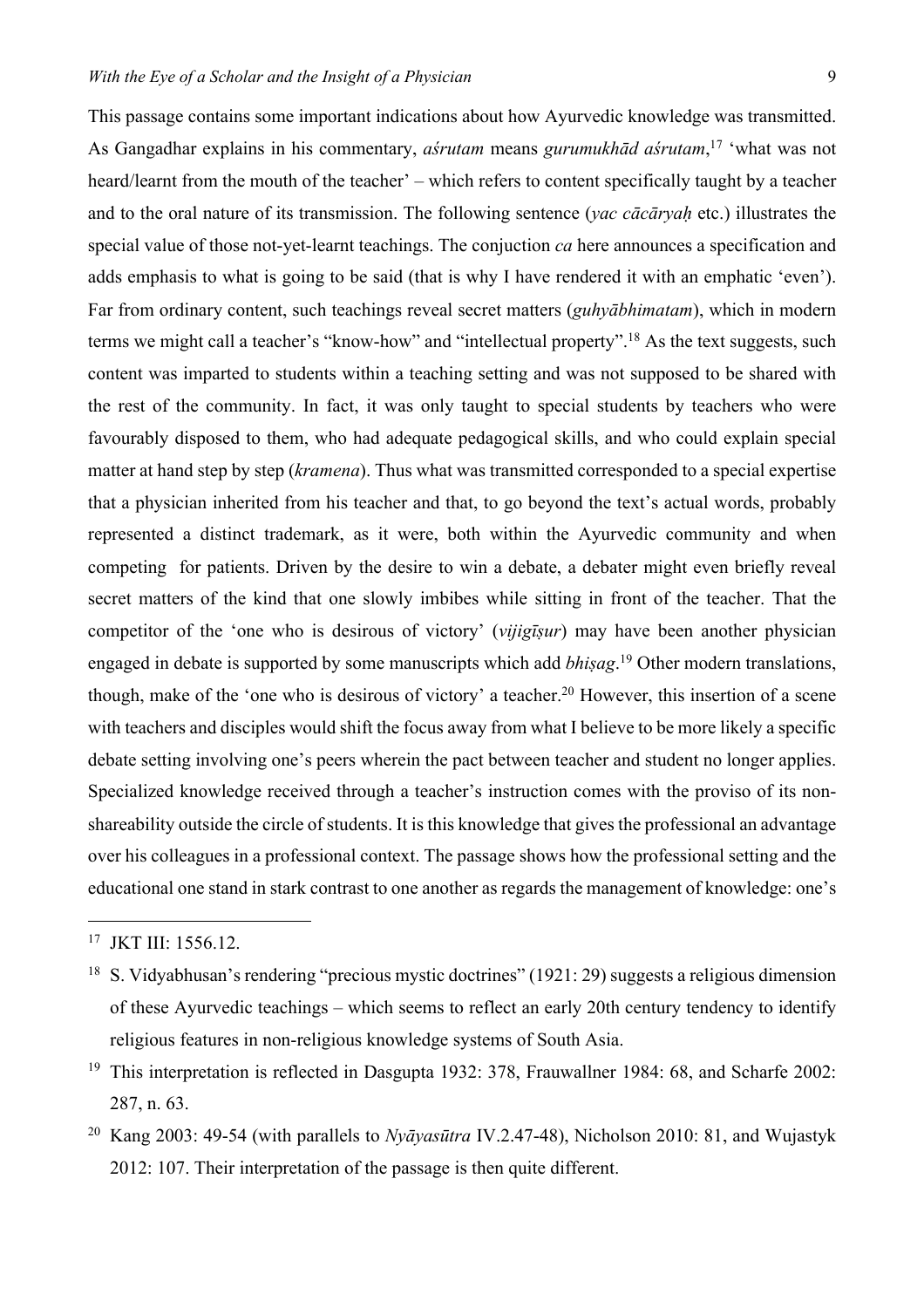#### C. Pecchia 10

own special knowledge should not be shared, but it might be the best card to play in a debate, which, as part of the broader professional context, spurs the wish to make one's own specific competence public. Whether driven by excitement (*saṃharṣāt*) or, as attested in other witnesses, a sense of rivalry (*saṃgharṣāt*), a debater might play that card and inadvertently offer to the other debater the opportunity to learn something that normally would not be shared.

## *On the reading piṇḍena*

The way in which one might end up revealing things that should not be shared is described in different ways in the textual witnesses, from *pindena* ('in a nutshell')<sup>21</sup> to *pandena*, *panditena*, *apanditena*, and *vitaṃḍena*. To say something 'in a nutshell' is quite adequate for debate purposes, where new subject matter can hardly be expounded in full. In the present case, of course, it should not have been explained at all. Indeed, most manuscript and printed books of CaS Vimāna 8 present *piṇḍena*, which is also confirmed in Cakrapāṇidatta's *Āyurvedadīpikā* (end of the 11th century), the explanation there being *sāroddhārena*, 'by extracting the essence' (p. 264b, ll. 4-5).

Gangadhar's editions present *paṇḍena*, which is an instrumental from *paṇḍa*, 'eunuch'.22 This reading can be dismissed as a meaningless misspelling that was then reproduced in print. However, the JKT, too, displays *paṇḍena* and adds an explanation of it (JKT III: 1556.12):

*yac cārthaṃ paṇḍena svapāṇḍityaprakāśanena vijigīṣur vijetum icchur āha*.

**One who is desirous of victory**, one who wishes to win, **eruditely**, [i.e.] making one's learning public, **articulates even that** subject matter.

The compound *svapāṇḍityaprakāśanena* suggests that Gangadhar understood *paṇḍena* as related to *paṇḍā* ('learning') and *paṇḍita* ('learned' or 'learned person'), and so to *paṇḍitena*, 'eruditely'; hence, my translation 'eruditely' for *paṇḍena*. The copyist of V3 took *paṇḍena* so seriously that he corrected *piṇḍena* to *paṇḍena*, and Trikamji's edition presents Gangadhar's variant in a footnote on *piṇḍena*. It cannot be excluded that *paṇḍena* was understood as *paṇḍitena* in 19th century Bengal, but it may well be the case that *paṇḍena* was repeated simply because Gangadhar provided a comment on it, that is, on the weight of his authority. In fact, Gangadhar's comment *svapāṇḍityaprakāśanena* seems to presuppose the reading *panditena*, which is indeed attested in manuscripts from Bengal. It is therefore quite likely that Gangadhar's explanation was common in his region.

<sup>21</sup> Nicholson 2010: 81, n. 38, renders *piṇḍena* with "in full". However, *piṇḍa* does not seem to be attested in this meaning.

<sup>22</sup> The etymologies *paṇḍita* and *paṇḍa* are quite different (Wezler 1998: 268).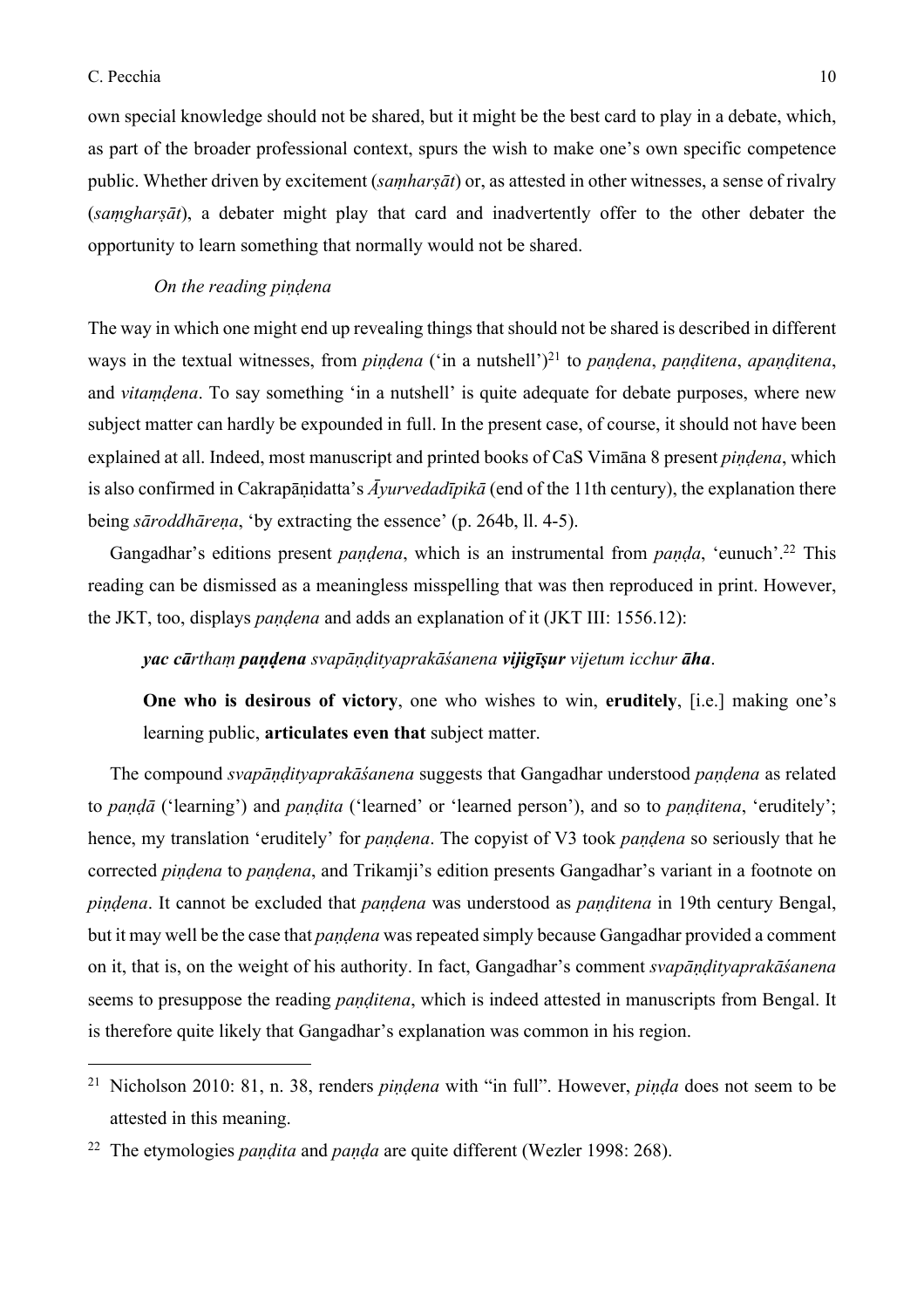As shown by the Pune manuscript, here called P1 (Bhandarkar Oriental Research Institute, 555 of 1875-76, from Bühler 1877, p. xxxvi), an editor corrected what is now illegible text to *apaṇḍitena*, interpreting the passage as '… one who is desirous of victory *foolishly* says…'. This reading was seemingly an attempt to improve on *paṇḍitena*, which a reader could find problematic in the context that the passage describes. The sequence of *akṣara*s that form *jalpan paṇḍitena* might have supported this alternative interpretation because '*n*' in *jalpan* could be written in three different ways, namely with or without *virāma* (*ja-lpa-n*<sup>\*</sup> or *ja-lpa-n<sup>a</sup>*), or in a ligature combining '*n*' and '*pa*' (*ja-lpa-npa*). It is easy to imagine that in the first two cases the *akṣara* for '*n*' (be it *n\** or *na* ) was interpreted as '*na*' and '*a*' was ascribed to the following word, forming *apaṇḍitena*. In the case of '*n*' with *virāma*, the *virāma* could have been dropped, blurred, or even considered an error.

The reading *vitaṃḍena* (which appears in this way in the manuscripts) conjures up *vitaṇḍā* ('captious argumentation'). It has all the markings of an educated guess of an editor who, in view of the general context and the preceding *jalpan*, could have recollected a subsequent segment of the CaS (Vimāna 8.28) where debate is said to be of two types, namely *jalpa* and *vitaṇḍā* ('disputation and captious argumentation'), or a passage from the *Nyāyasūtra* where *jalpa* and *vitaṇḍā* are referred to as determining and protecting what is real.23 In any event, the reading *vitaṃḍena*, probably meant in the sense 'with a captious argument', cannot derive from the feminine noun *vitaṇḍā*. The meaning of the masculine *vitaṇḍa* (a sort of lock or bolt) can obviously not be extended into any metaphorical usage in the context of the sentence. Considering the different scripts in which the text was copied and possible alternative interpretations of *akṣara*s owing to the copyist's specific writing systems, *vitaṃḍena* is only apparently distant from *piṇḍena*. In fact, it may have resulted from an attempt to interpret a sequence such as *pipaṃḍena*, which includes *pi* from *piṇḍena* and *pa* from *paṇḍena*, with *pi* being a correction of the immediately following *pa*.

The readings *piṇḍena*, *paṇḍitena*, and *apaṇḍitena* ('in a nutshell', 'eruditely', and 'foolishly') are in principle all acceptable. However, *piṇḍena* not only matches quite well the context; it is also a *lectio difficilior*, in being, in this passage, a far more unexpected word than *paṇḍita* and, arguably, far less familiar in the metaphorical usage wrung from it. Though well-known from the ritual context with the meaning of 'ball' (normally made of rice or other edible substances), the metaphorical extension of *piṇḍa* to other subject matters was typical of Buddhist Sanskrit. The compound

<sup>23</sup> *Nyāyasūtra* IV 2.50: *tattvādhyavasāyasaṃrakṣaṇārthaṃ jalpavitaṇḍe*. Kang (2003: 36) has suggested the interpretation 'protecting the determination of the truth' ("Beschützen der Feststellung der Wahrheit"). This implies taking °*adhyavasāyasaṃrakṣaṇa°* as governed by a *tatpuruṣa*-relation rather than by a *dvandva*-relation, as other interpreters (whom I follow) did.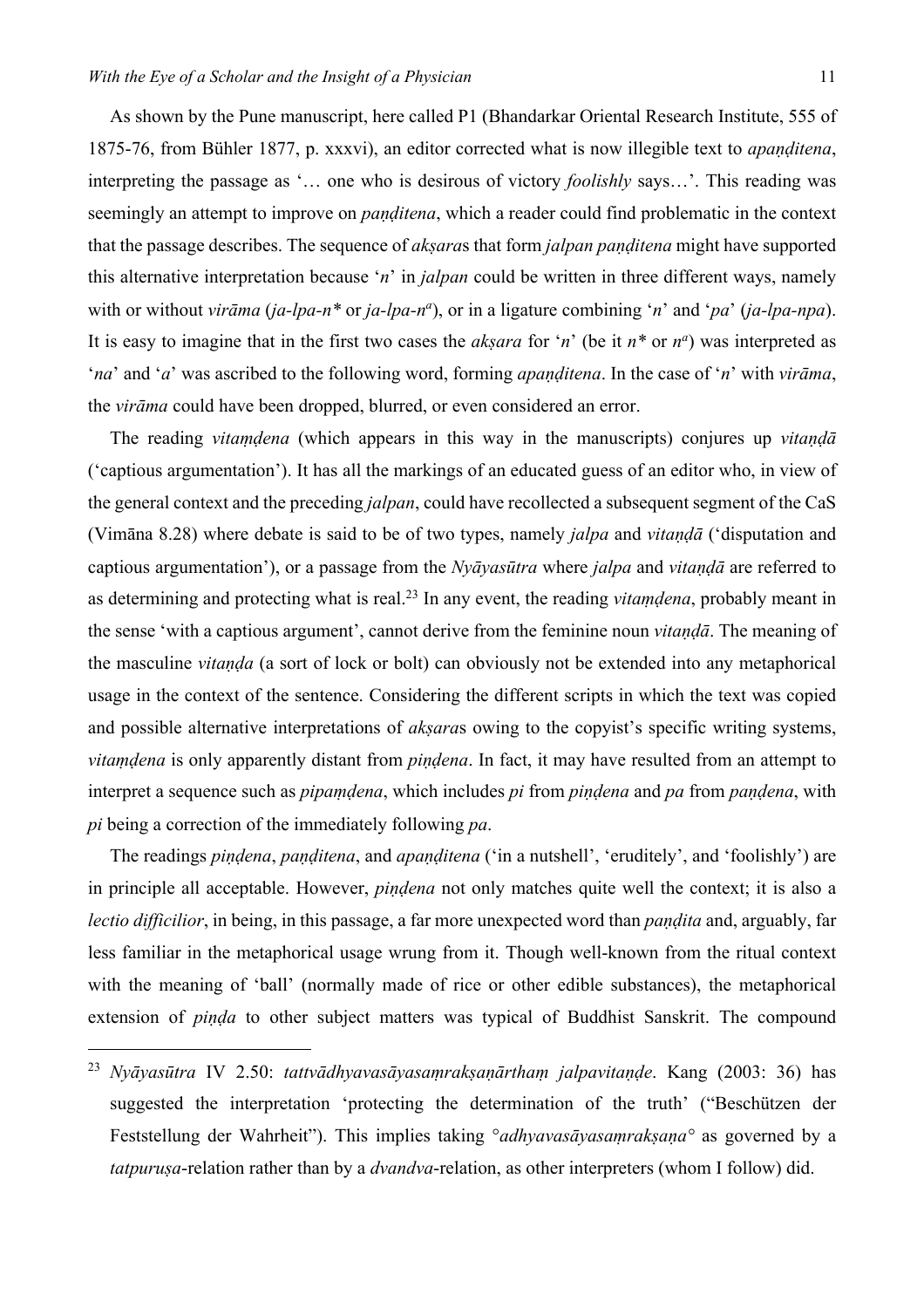*piṇḍārtha*, for example, formed titles of works that provided the essential meaning of other works by summarizing their texts (e.g. *Prajñāpāramitā*-*piṇḍārtha*), and was a technical term of a commentarial practice described in Vasubandhu's *Vyākhyāyukti*. <sup>24</sup> The disappearance of Buddhist institutions in South Asia and the related loss of familiarity with Buddhist texts may have led to the obsolescence of *piṇḍa*'s metaphorical meaning. Therefore, it would be hard to prove that *paṇḍitena* became corrupted to *paṇḍena*, which an editor emended to *piṇḍena*. By contrast, especially in a passage whose syntax is not as neutral and straightforward as the rest of the paragraph, the reading *pandena* may have prompted an editor to associate the word with *paṇḍā* and emend the text to *paṇḍitena*, whose meaning is intuitively suitable to the context, but, after careful reading, problematic – as confirmed by the alternative *apaṇḍitena*.

If all this is true, *paṇḍitena*, *apaṇḍitena*, and *vitaṃḍena* are all evidence supporting the appearance of a corrupt reading *paṇḍena* from *piṇḍena*, Gangadhar's V2 being the only manuscript witness that attests the corruption. This reveals two important aspects of Gangadhar's philological activity, namely his clear distinction between text and interpretation of the *Carakasaṃhitā*, and his cautious (one might also say, respectful) philological approach to the received text. The results are the preservation of the reading *paṇḍena* attested in his witness(es) of the text and the formulation of a meaningful interpretation of it that likely reflected a traditional understanding of the passage passed on to him through education. This understanding was probably typical of the eastern part of South Asia since it is attested in a Calcutta manuscript (Library of Calcutta, Sanskrit College 23) and in a Varanasi manuscript (Sarasvati Bhavan Library, 44842).

These considerations have consequences for our assessment of Gangadhar's V2 as a witness of the CaS. Even though it is a quite recent manuscript (Gangadhar wrote parts of it in 1839), it might at least partially reflect the testimony of a no longer extant exemplar, and thus represent the case of a *recentior non deterior* witness, namely a manuscript that offers recent testimony to the text, but not necessarily worse such than that attested in older witnesses.<sup>25</sup> V2's readings, then, might prove helpful in reconstructing a stage of the transmission prior to the stage attested in representative manuscripts of the family to which V2 belongs. At any rate, Gangadhar's editions of the CaS and the JKT demonstrate the importance of the work of 19th-century Indian scholars in transmitting the testimony

<sup>24</sup> For some remarks, see Kano 2016: 234f. with n. 93 and, on Vasubandhu's *Vyākhyāyukti*, Verhagen 2005: 574f. and 580f.

<sup>25</sup> Pasquali 1952, ch. 4, "Recentiores, non deteriores. Collazioni umanistiche ed editiones principes."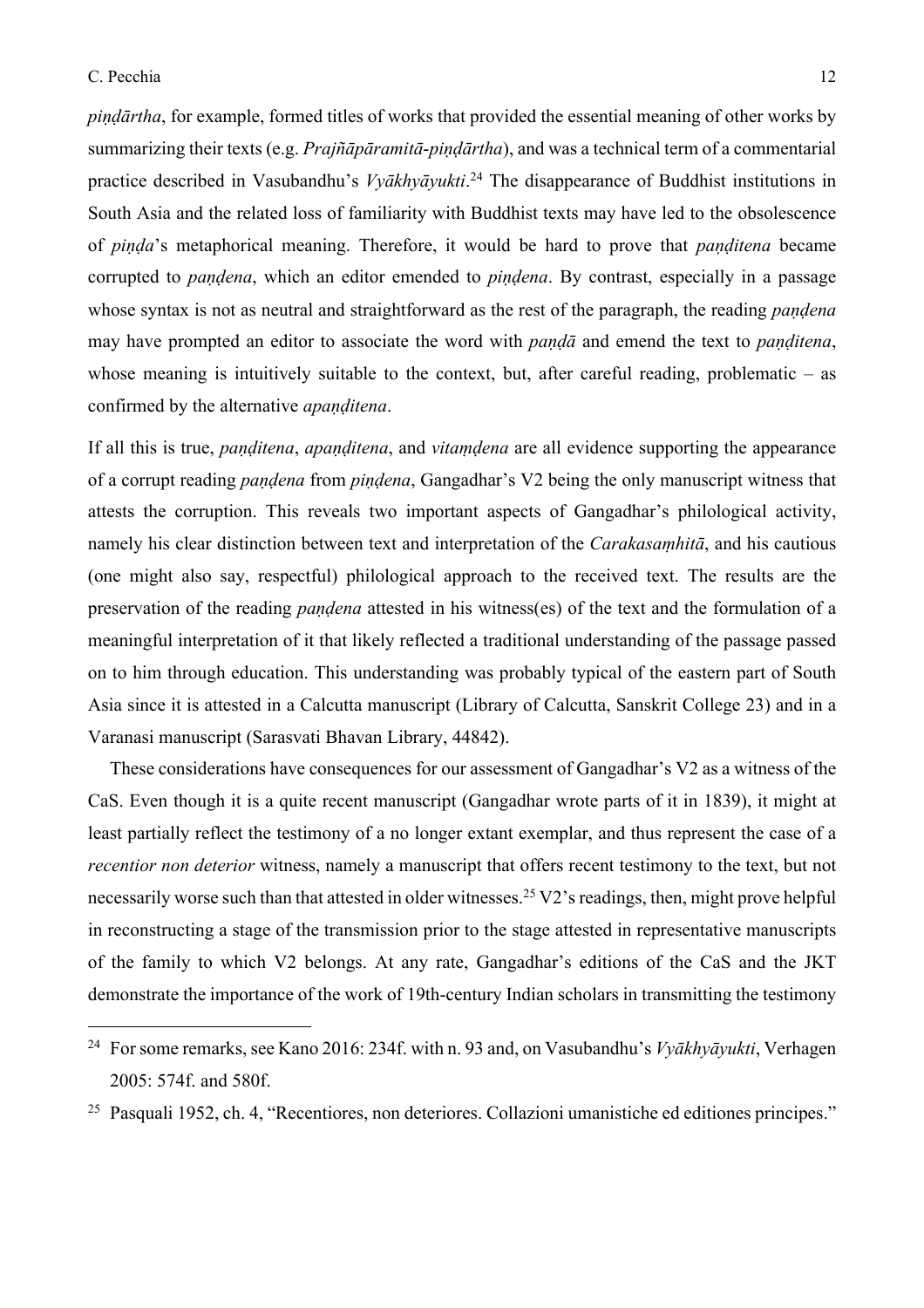of old manuscripts and the inherited ancient tradition, both being integral parts of the conditions in which they performed their scholarly activity.

Another fact that emerges from the present analysis is the divergence between the text of the CaS in Gangadhar's editions and as reflected in Cakrapāṇidatta's *Āyurvedadīpikā*. R. Hoernle (1908: 1000-1) observed this divergence long ago, notably as regards the sequence of chapters in the Cikitsāsthāna. Our minor case shows that, while reflecting on a reading as *paṇḍena*, Gangadhar along with editors from the end of the 17th century did not resort to a meaningful commentarial explanation such as Cakrapāṇidatta's, which could have prompted them to emend the text to *piṇḍena*. The reason for this is arguably that they simply did not have access to the *Āyurvedadīpikā* – which raises the question of the status and actual circulation of Cakrapāṇidatta's commentary within the dynamics of the migration of Ayurvedic knowledge over the centuries.<sup>26</sup>

## Contextualizing: The intertextual landscape

Our remarks on Ganghadhar's philological work have so far focused on data deriving from his editions of the CaS and the other witnesses of the text. The segments analysed above are a drop in the ocean when compared with the length of the CaS and the JKT. Nevertheless, the intertextual context of the CaS, namely the different versions of it transmitted in the extant manuscripts, makes it possible to identify Gangadhar's innovations and to consider stylistic variations and peculiarities that may derive from his original view of the text. Another component of the intertextual landscape of Gangadhar's philological activity consists in the text witnesses to which he had access. Our analysis of the readings *paṇḍena* and *paṇḍitena* suggests that Gangadhar gave his imprimatur to two types of readings, which belong to two different moments in the history of a branch of the transmission (rather than two different branches of it) mostly attested in manuscripts from Bengal. This implies that Gangadhar's philology doubtless represents Ayurvedic knowledge as transmitted within the Bengali tradition. Furthermore, Gangadhar made a distinction between the latitude allowed by the edition and that by the commentary: while he suspended his judgment on a specific reading of the CaS transmitted by the textual tradition available to him, he explained the same reading by deploying the (orally and written) transmitted tradition and integrating it with personal interpretation.

A further component of the intertextual context that we are here reconstructing can be identified by looking at the wider context of Gangadhar's philological activity concerning the CaS, namely his interpretative work on the text. His interpretation is chiefly displayed in the JKT, whose testimony, as we have seen above, can significantly revise the impression given by Gangadhar's edited texts.

<sup>&</sup>lt;sup>26</sup> On the metaphor of migration with regard to the transmission of texts, see Pecchia 2021: 52-54.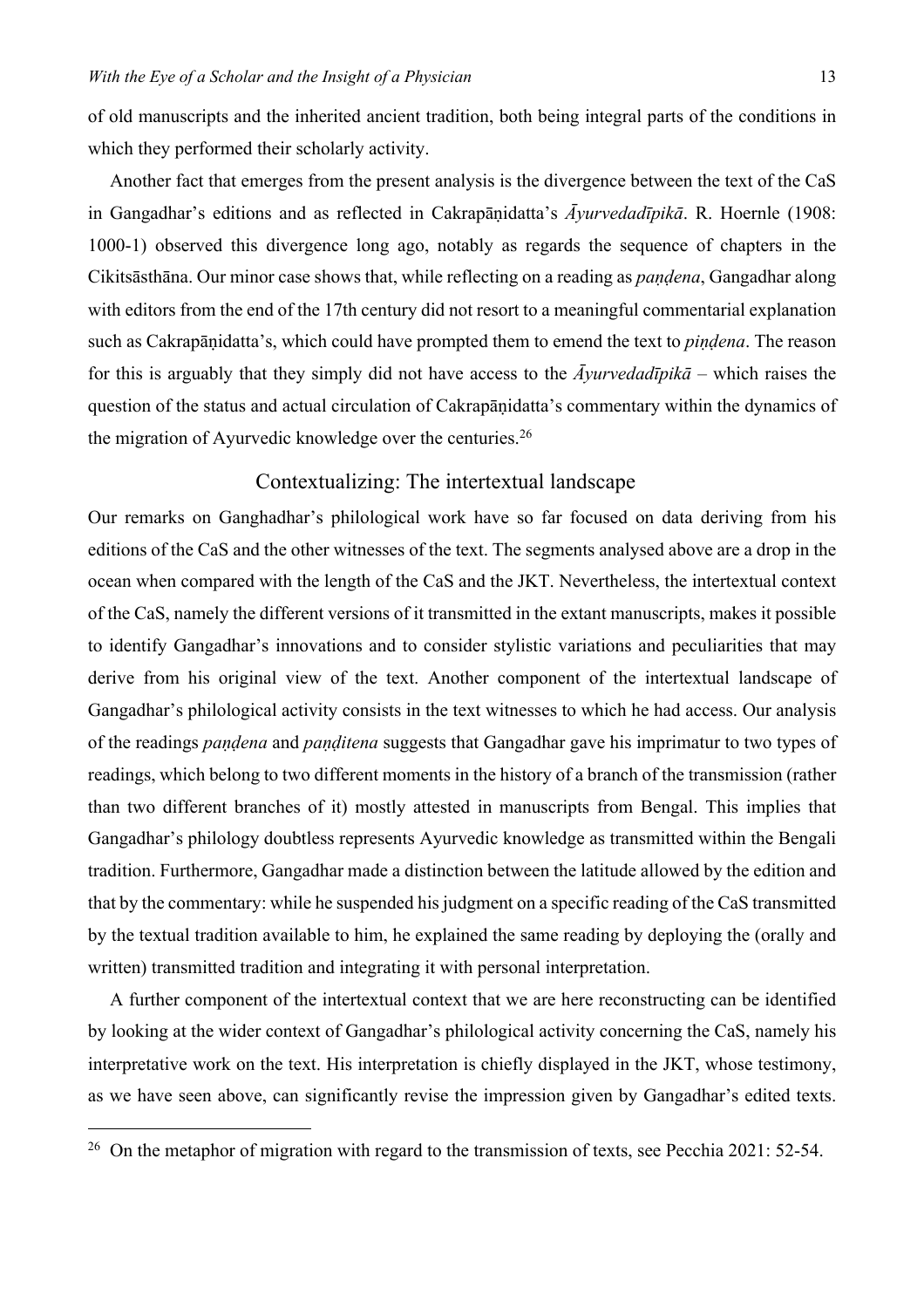The JKT was printed together with the CaS in  $C_{SI}$  and  $S_{P}_B$ , which respectively appeared when he was in his seventies and eighties. We can assume that these editions reflected his final interpretation of the text as expounded in the JKT, whose composition, at least to some extent, ran arguably parallel to his editorial work. His previous edition, V2, which was instead made when he was in his forties, may reflect the text as transmitted in manuscript(s) available to him more than his personal interpretation of it. Besides the JKT, Gangadhar provided a succinct explanation of the contents of the CaS in the *Mṛtyuñjayasaṃhitā*. <sup>27</sup> As observed by Prets (2010: 76), the *Mṛtyuñjayasaṃhitā* agrees with V2, but not with S<sub>PBh</sub>, with regard to the place of *drṣṭānta* in the *vādamārga* section. If confirmed by further research, the correspondence between V2 and the *Mṛtyuñjayasaṃhitā* would represent the first stage of a trajectory in Gangadhar's philological activity, which culminated in the composition of a vast commentary and its printed publication together with the edition of the CaS itself. Assuming that disagreements between V2 and S<sub>PBh</sub> do not derive from the publisher's intervention in the text (an assumption that, given the above-noted absence of documentary evidence, remains unsubstantiated), the readings analysed above provide a first set of data concerning the impact of Gangadhar's interpretation on his edition of the CaS in two distinct stages of his engagement with the text.

In order to contextualize Gangadhar's editions of and commentary on the CaS, another important factor is Indian philosophical *śāstra*s. His philosophical digressions evidently impressed the compiler of the *Records in the Bengal Library*, who added the following remark to the publication data of Gangadhar's CaS and JKT (*Records*, Vol. 1879-1881, 31st December 1879, No. 35):

The exposition of these elementary principles and vital powers is in consonance with the doctrines of the Sankhya, Nyaya, and other old Hindu Philosophical systems which the commentator has done much to elucidate.

The contents of Indian philosophical *śāstra*s also flowed into Gangadhar's composition of other Sanskrit works, among which there is a commentary on Udayana's *Nyāyakusumañjalī* (10th century),28 showing the wide traditional background on which his scholarly eye rested. For now, given the scanty information we have on microhistorical aspects of Ayurveda in 19th-century Bengal, we

<sup>27</sup> A manuscript of the *Mṛtyuñjayasaṃhitā* is kept in Kolkata, Sanskrit College, Ayurveda handlist, Ms. no. 153 (Prets 2010: 76, n. 55). The *Mṛtyuñjayasaṃhitā* is mentioned by Prabhakar Chatterjee among Gangadhar's Ayurvedic books (1958: 31), but not by Rita Chattopadhyay who, however, lists an *Āyurvedasaṃgraha* and an *Āyurvedasaṃgrahavyākhyā* (2012: 272-273).

<sup>28</sup> Chatterjee 1958: 31. Chattopadhyay mentions a "*Bhāṣya on Nyāya*" (2012: 278, item 56).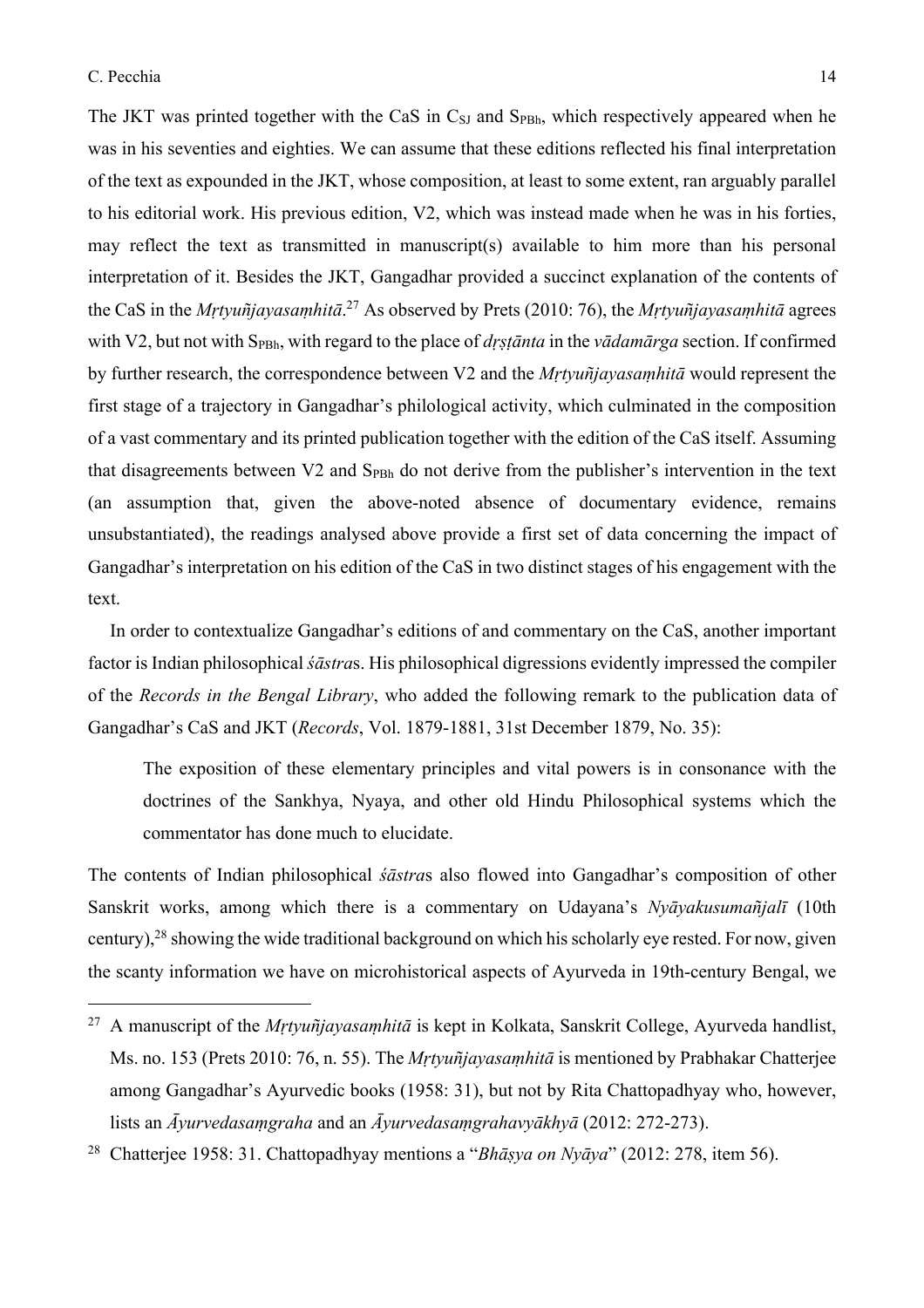cannot say whether his familiarity with the Indian philosophical tradition was typical of the Ayurvedic culture of his time (or a regional form of it), or whether Gangadhar was a notable exception in the field. For now, it is also difficult to say whether Gangadhar was atypical in making epistemological vocabulary in Vimānasthāna 8 conform to Nyāya terminology, or whether he did so within a broader trend to align non-medical components of the Ayurvedic tradition with classical Nyāya. Interestingly enough, a connection between epistemological contents of the CaS and the beginnings of classical Nyāya is pointed out by the Bengali scholar Satis Chandra Vidyabhusan (1870-1920). In his *History of Indian Logic* he equated *ānvīkṣikī* with the Nyāyaśāstra and held that Medhātithi Gautama formulated the principles of *ānvīkṣikī* (1921: 17-21). He then argued as follows (1921: 25-26):

The *Carakasaṃhitā* gives a summary of the principal doctrines of Ānvīkṣikī possibly as propounded by Medhātithi Gautama. … But while Caraka accepted them in their crude forms, Akṣapāda pruned them thoroughly before they were assimilated in the Nyāya-sūtra.

Vidyabhusan's view, which was sharply criticized by S. Dasgupta in his *History of Indian Philosophy* (1932: 392-394), may have been influenced by an interpretative trend that was already circulating in the Bengali intellectual milieu where Vidyabhusan received his education. In any case, Gangadhar's and Vidyabhusan's views are concrete examples of the important role of Nyāya philosophy in 19thcentury intellectual history of Bengal (a role that was criticized, for example, by Vivekananda)<sup>29</sup> or in a centre of learning such as Banaras, in continuation of a long-standing tradition whose contours are becoming more and more clear.30

# On a final note

In order to contextualize Gangadhar's work concerning the CaS within a landscape made of texts, a 'contextual archive' can be reconstructed which testifies to the amalgam of śāstric knowledge, more particularly medical and philosophical knowledge, deployed by Gangadhar in his philological activity. However, the CaS was for him not only a piece of Sanskrit literature, but also a fundamental source of the medical knowledge on which his professional practice was based. In view of this, his edition and commentary not only reflect his having cast a scholarly eye on the text, but also likely reveal traces of his own insight as a physician when technical medical questions are at issue.

<sup>29</sup> See a passage from a speech that Vivekananda held in Madras as quoted in Ganeri 1996: 3.

<sup>&</sup>lt;sup>30</sup> Dodson 2002 (especially pp. 280-287) describes Nyāya as the starting point of reference in Ballantyne's composition of his *Synopsis of Science*; see also the S. Wright's research, with his most recent article from 2021.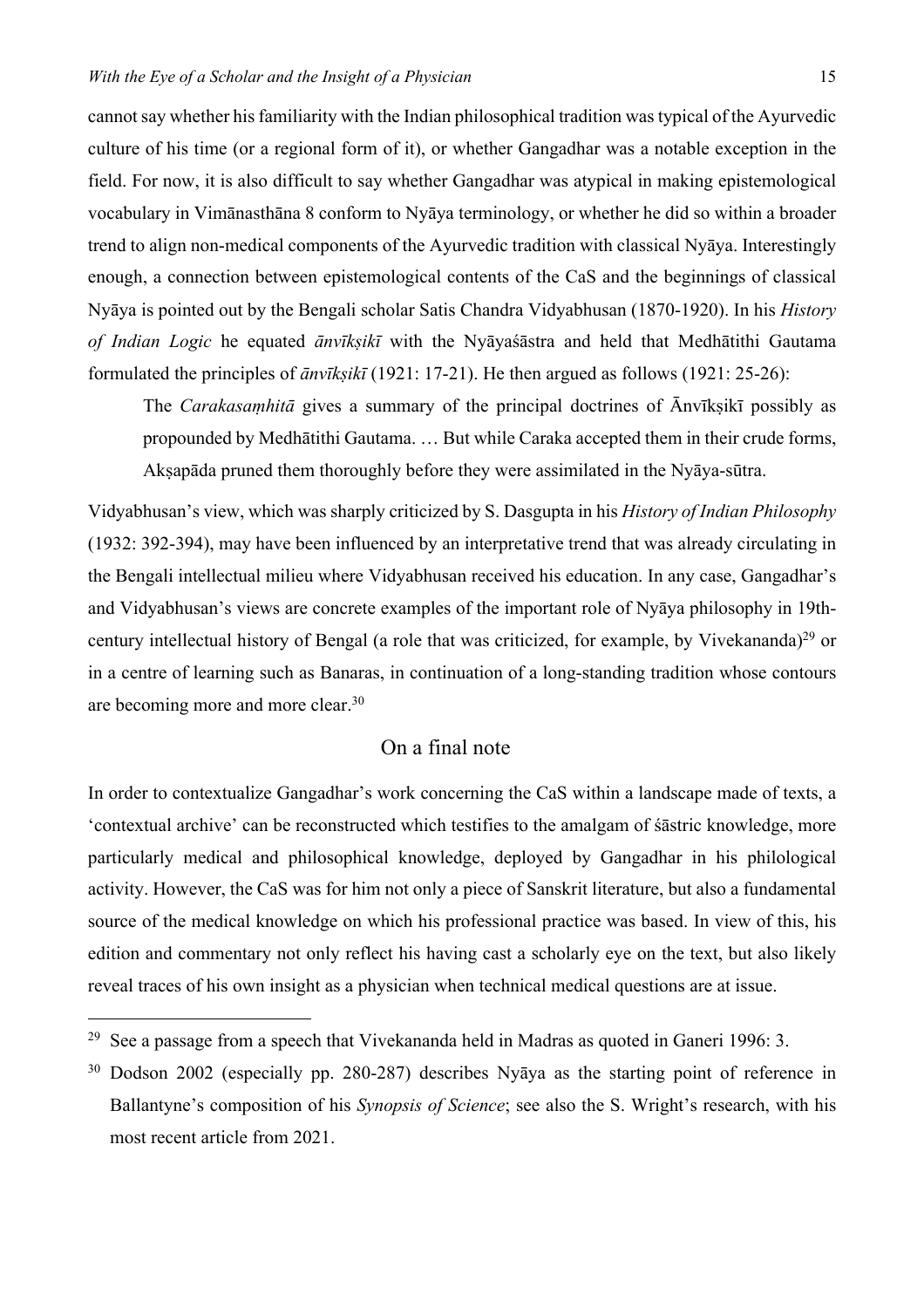Furthermore, Gangadhar's professional 'liaison' with the CaS triggers a chain of questions of broader significance. This chain starts by asking why Gangadhar – a prominent physician in colonial Bengal – decided to edit the CaS, why he chose to compose a commentary on it and to do it in Sanskrit; what else he chose – paraphrasing S. Pollock – when he chose Sanskrit for talking about Ayurveda in his social and political environment;<sup>31</sup> and what his edition and commentary meant for the Ayurvedic community.32 The history of the printed publication of the CaS provides evidence of an interest in, and renewed attention towards Ayurveda not only as medical science, but also as part of the cultural heritage, and a cultural identifier, of colonial India. Indeed, Gangadhar's CaS and Madhusudan Gupta's edition of the *Suśrutasaṃhitā* (1835-36 CE) represent the starting point of a philological drive that targeted traditional works of Ayurveda, with Indian physicians, scholars, and publishers making a sustained effort to edit, translate, comment, and print such works (Pecchia 2022, §§ 3-4). This helped to revive the study of the CaS – which, to judge by the extant manuscripts, was quite neglected in several regions of South Asia – and to reshape and strengthen awareness on the part of Indian physicians and scholars with regard to this part of their cultural heritage. Ayurvedic texts indeed became a relevant part of the Sanskritic culture that some Indian intellectual circles wanted to revive (see, for example, Panikkar 1986: 430). In the same period, except for a few scholars, especially Indologists, who began to study ancient Ayurvedic texts during the 19th century and acknowledged their antiquity and systematicity,  $33$  the colonial period was characterized by a widespread lack of attention to Ayurveda on the part of European institutions, scholars, and missionaries. The British authorities in fact dismissed Ayurveda as an inferior healing method,<sup>34</sup> and the missionaries, too, showed scarce interest in it. Their concern for indigenous science in other cases complemented or replaced the absence of such a lack of attention by the colonial rule (Sivasundaram 2007). The legacy of such a lack of attention may partly be the reason why the activity of a scholarphysician like Gangadhar has neither been investigated in detail (for example, there is not yet an

 $31$  Pollock 1998: 7, where the author refers to a "language-for-literature".

 $32$  Partial answers to these questions are given in Pecchia 2022.

<sup>33</sup> In commenting on W. Ward's *Account of the Writings, Religion, and Manners of the Hindoos* (Serampore Mission Press 1811), Sivasundaram (2007: 132) observes that "Ward's views … demonstrate that in engaging with existent science, these Baptist missionaries hoped to recover the truths of what they saw as ancient wisdom, which were consistent with the biblical narrative."

<sup>&</sup>lt;sup>34</sup> On this, see, for example, Arnold 1993: 54-58.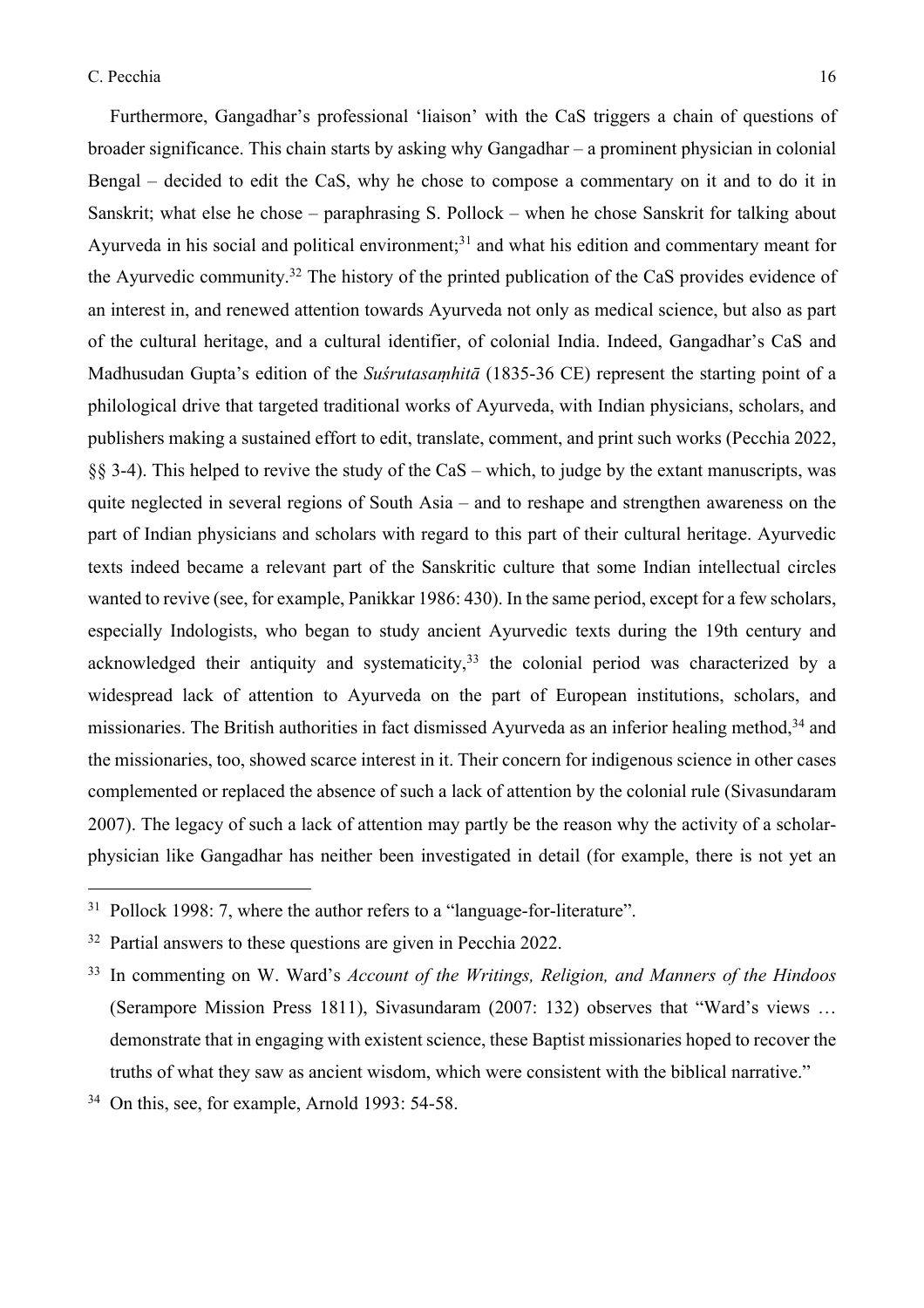accurate record of Gangadhar's works, which are mostly in manuscript form)<sup>35</sup> nor been evaluated in connection with the social history of Ayurveda and the intellectual history of colonial India at large. An additional explanation may be seen in what B. Hatcher (2005: 701) called "the legacy of colonial attitudes about the pandit", which can reasonably be extended to the kavirajes.

It is arguably a result of both legacies that the limits imposed by the paucity of archive documents have scarcely been challenged when exploring pandits' (or kavirajes') intellectual practices and ideologies. Therefore, in offering what may otherwise soon become irretrievable information, the identification of different sources – such as the texts themselves that scholars produced (from editions of texts to original compositions) and what I have called a contextual archive – also sheds light on the narrative in which our work is embedded. If Gangadhar's philology is taken as an emblematic case, it becomes evident that this narrative hardly features anyone who did not actively interact with individuals and structures belonging to the colonial culture; in fact, it mainly focuses on the so-called encounter between India and the West.<sup>36</sup> Furthermore, this narrative is largely dependent on boundaries within Western scholarly institutions. This makes it difficult for specialists of modern South Asia to appreciate the well-established vocabularies of knowledge about Sanskritic culture in 19th- and 20th-century multilingual South Asian societies. But these vocabularies provide access to a range of sources in Sanskrit that can illuminate important actors of 19th-century Indian intellectual history. Given his scholarly and medical work as well as his legacy in the history of Ayurveda, Gangadhar Ray Kaviraj definitely was one of such actors. If a "synchronic multiperspectivism" (Brentjes 2015: 121) is crucial to a non-biased investigation of Indian intellectual activities and developments in the colonial period, it also renews the opportunity to view intellectual practices without the lens of European history and its storytelling about those practices. Investigating the features of Gangadhar's philological work on the CaS thus turns into an exercise in investigating our own assumptions about philology as a practice and a discipline, and exploring the land beyond the limits posed by these assumptions.

## References

Arnold, David, 1993. *Colonizing the Body*. Berkeley: University of California Press. *Āyurvedadīpikā* by Cakrapāṇidatta, see *Carakasaṃhitā*

<sup>&</sup>lt;sup>35</sup> The overview presented in Chattopadhyay 2012 is helpful. Some details have been added in Pecchia 2022, Appendix II, nn. 4 and 5 adds .

<sup>36</sup> For insightful remarks on the idea of 'encounter' see Mukharji 2011: 8f.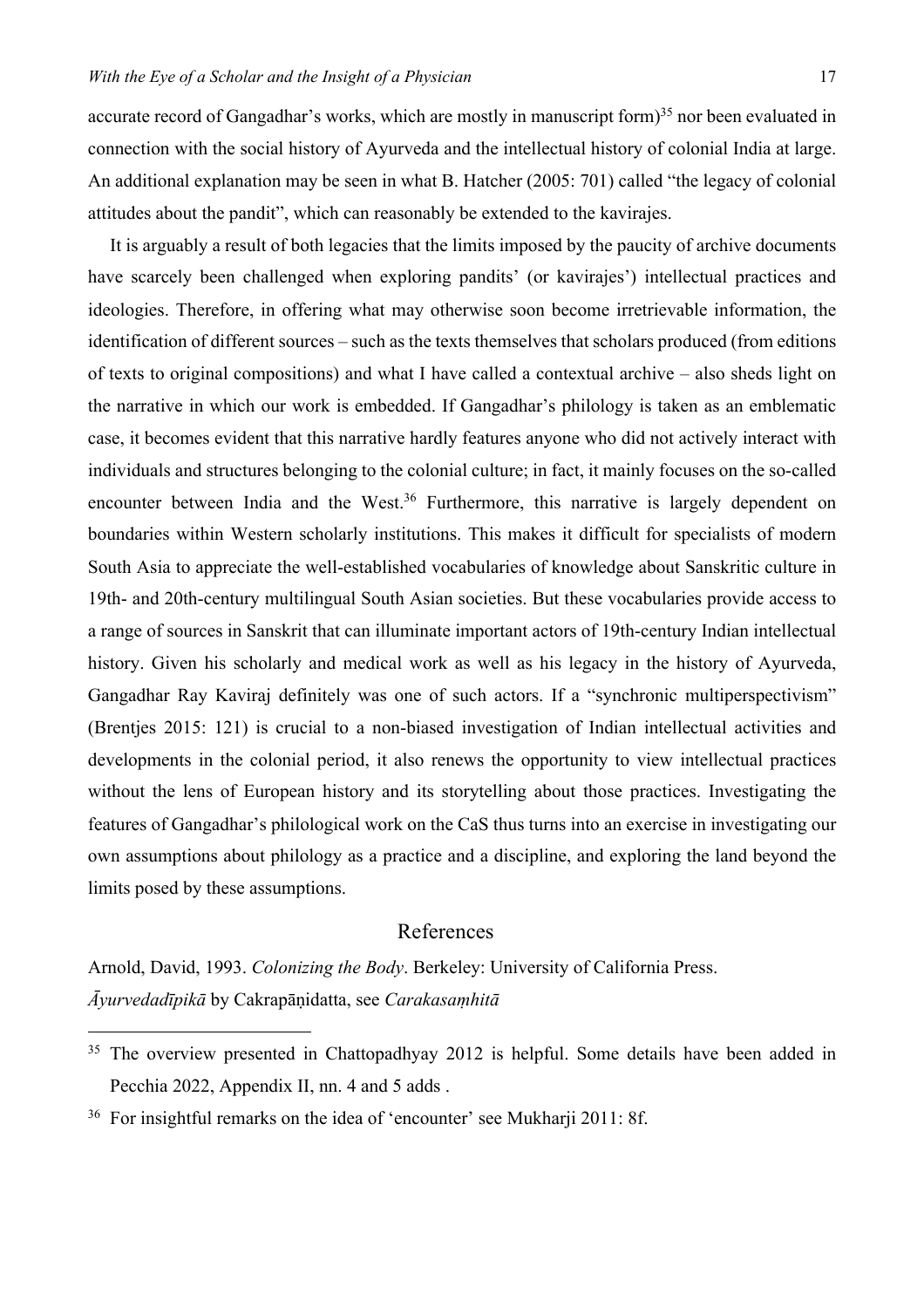- Brentjes, Sonja, 2015. "Relationships Between Early Modern Christian and Islamicate Societies in Eurasia and North Africa as Reflected in the History of Science and Medicine", *Confluence: Journal of World Philosophies* 3: 85-121.
- Bretelle-Establet, Florence, and Schmitt, Stéphane, 2018. "Introduction." *Pieces and Parts in Scientific Texts*, F. Bretelle-Establet and S. Schmitt (eds.). Cham: Springer, pp. 3-17.
- Bühler, Georg, 1877. *Detailed Report of a Tour in Search of Sanskrit Mss. made in Kashmir, Rajputana and Central India [1875-76]*. Extra number of *Journal of the Bombay Branch of the Royal Asiatic Society*. Bombay and London.
- Bühler, Curt F., 1960. *The Fifteenth Century Book*. Philadelphia: Univ. of Pennsylvania Press.
- *Carakasaṃhitā* = The *Charakasaṃhitā* by Agniveśa, revised by Charaka and Dṛidhabala, with the *Āyurveda-Dīpikā* commentary of Chakrapāṇidatta. Ed. Vaidya Jādavaji Trikamji Āchārya. Varanasi: Chaukhambha Prakashan, 2007 (repr. from the 1941 Bombay edition).
- Cerulli, Anthony, 2018. "Politicking Ayurvedic Education", *Asian Medicine* 13, 1-2: 298-334.
- Chatterjee, Prabhakar, 1958. "Kaviraj Gangadhar Roy Kaviratna III. Who Inundated British India with Ayurvedic Waters Brought from Heaven", *Nagarjun* 1, Jan. 1958 (1957-58): 26-32.
- Chattopadhyay, Rita, 2012. "Gaṅgādhara Kavirāja: A 19th Century Indian Polymath in Oblivion." *Contributions of the Traditional Paṇḍits of Bengal*. Part 1. M. Banerjee and K. Das (eds.). Kolkata: Sanskrit Sahitya Parishad, pp. 266-281.
- Dasgupta, Surendranath, 1932. *A History of Indian Philosophy*. Vol. II. Cambridge: Cambridge University Press.
- Dionísio, João, 2005. "Tables of Contents in Portuguese Late Medieval Manuscripts", *The Book as Artefact, Text and Border*, A. Mette Hansen, R. Lüdeke, W. Streit, C Urchueguía and P. Shillingsburg (eds.), *Variants* 4: 89-109.
- Dodson, Michael S., 2002. "Re-presented for the Pandits: James Ballantyne, 'Useful Knowledge', and Sanskrit Scholarship in Benares College during the Mid-Nineteenth Century", *Modern Asian Studies* 36: 257-98.
- Frauwallner, Erich, 1984. *Nachgelassene Werke*. 1. Aufsätze, Beiträge, Skizzen. Herausgegeben von Ernst Steinkellner. Wien: Verlag der Österreichischen Akademie der Wissenschaften.
- Ganeri, Jonardan, 1996. "The Hindu Syllogism: Nineteenth-Century Perceptions of Indian Logical Thought", *Philosophy East and West* 46, 1: 1-16.
- Ganeri, Jonardan, 2008. "Contextualism in the Study of Indian Intellectual Cultures", *Journal of Indian Philosophy* 36: 551-562.
- Hatcher, Brian A., 2005. "What's Become of the Pandit? Rethinking the History of Sanskrit Scholars in Colonial Bengal", *Modern Asian Studies* 39, 3: 683-723.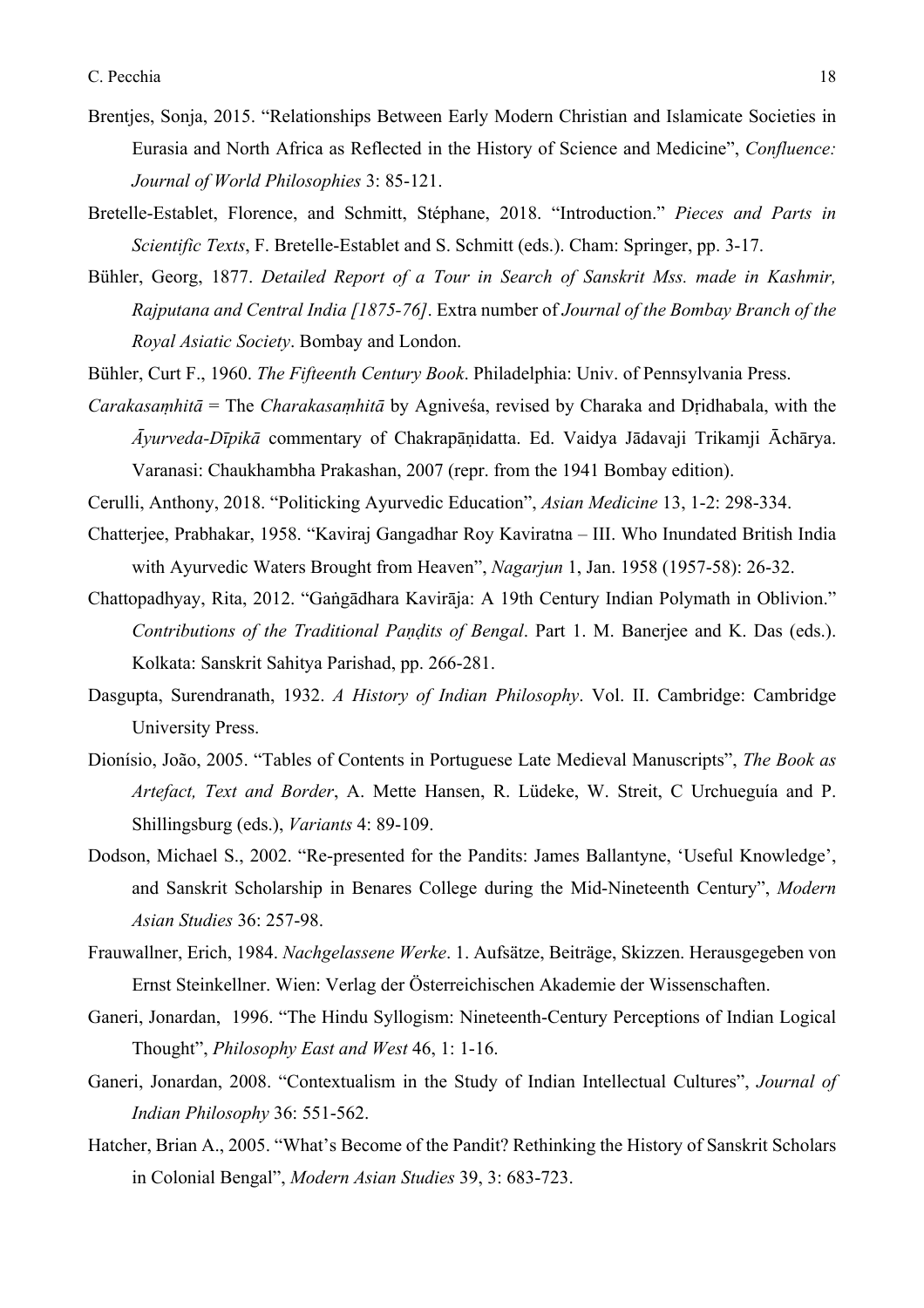- Hoernle, A. F. Rudolf, 1908. "Studies in Ancient Indian Medicine. IV The Composition of the Caraka Samhita, and the Literary Methods of the Ancient Indian Medical Writers. (A Study in Textual Criticism.)", *Journal of the Royal Asiatic Society of Great Britain and Ireland* (Oct., 1908): 997-1028.
- *Jalpakalpataru* = *Carakasaṃhitā* with *Āyurvedadīpikā* and *Jalpakalpataru*. Ed. Narendranath Sengupta and Balaichandra Sengupta. Kashi Ayurveda Series no. 1, Varanasi, Delhi 1991, 2nd ed. of this reprint 2002. (1st ed. Kolkata: Dhanvantri Steam Machine Press 1927, Dhanvantari Electric Machine Press 1928, 1933).
- Kang, Sung Yong, 2003. *Die Debatte im alten Indien*. Reinbeck: Dr. Inge Wezler Verlag.
- Kang, Sung Yong, 2007. *Pañcāvayava*. Die fünfgliedrige Argumentationsform in den frühen Debattentraditionen Indiens mit besonderer Berücksichtigung der *Carakasaṃhitā* Vi. 8.30-36. Göttingen: Cuvillier Verlag.
- Kano, Kazuo, 2016. *Buddha-Nature and Emptiness*. Wien: Arbeitskreis für Tibetische und Buddhistische Studien Universität Wien.
- Maas, Philipp A., 2010. "Computer Aided Stemmatics The Case of Fifty-Two Text Versions of *Carakasaṃhitā* Vimānasthāna 8.67-157." *Text Genealogy, Textual Criticism and Editorial Technique*. J. Hanneder and P. Maas (guest eds.), *Wiener Zeitschrift für die Kunde Südasiens* 52-53: 63-119.
- Mukharji, Projit B., 2011. *Nationalizing the Body.* London etc.: Anthem Press.
- Nicholson, Hugh, 2010. "The Shift from Agonistic to Non-Agonistic Debate in Early Nyāya", *Journal of Indian Philosophy* 38, 1: 75-95.
- *Nyāyasūtra* = Anantalal Thakur (ed.), *Gautamīyanyāyadarśana with Bhāṣya of Vātsyāyana.*  Nyāyacaturgranthikā 1. New Delhi: Indian Council of Philosophical Research, 1997.
- Panikkar, K. N., 1986. "The Intellectual History of Colonial India: Some Historiographical and Conceptual Questions." *Situating Indian History*, S. Bhattacharya and R. Thapar (eds.). Delhi: Oxford University Press, pp. 403-433.
- Pasquali, Giorgio, 1952. *Storia della tradizione e critica del testo*. Firenze: Le Monnier (1st ed. 1934).
- Pecchia, Cristina, 2009. "Transmitting the *Carakasaṃhitā*. Notes for a History of the Tradition", *Indian Journal of History of Science* 44, 2: 141-161. Corrected version in: *Medical Texts and Manuscripts in Indian Cultural History*, D. Wujastyk, A. Cerulli, K. Preisendanz (eds.). New Delhi: Manohar, 2013, pp. 1-27.
- Pecchia, Cristina, 2010. "Transmission-specific (In)utility, or Dealing with Contamination: Samples from the Textual Tradition of the *Carakasaṃhitā*." *Text Genealogy, Textual Criticism and*